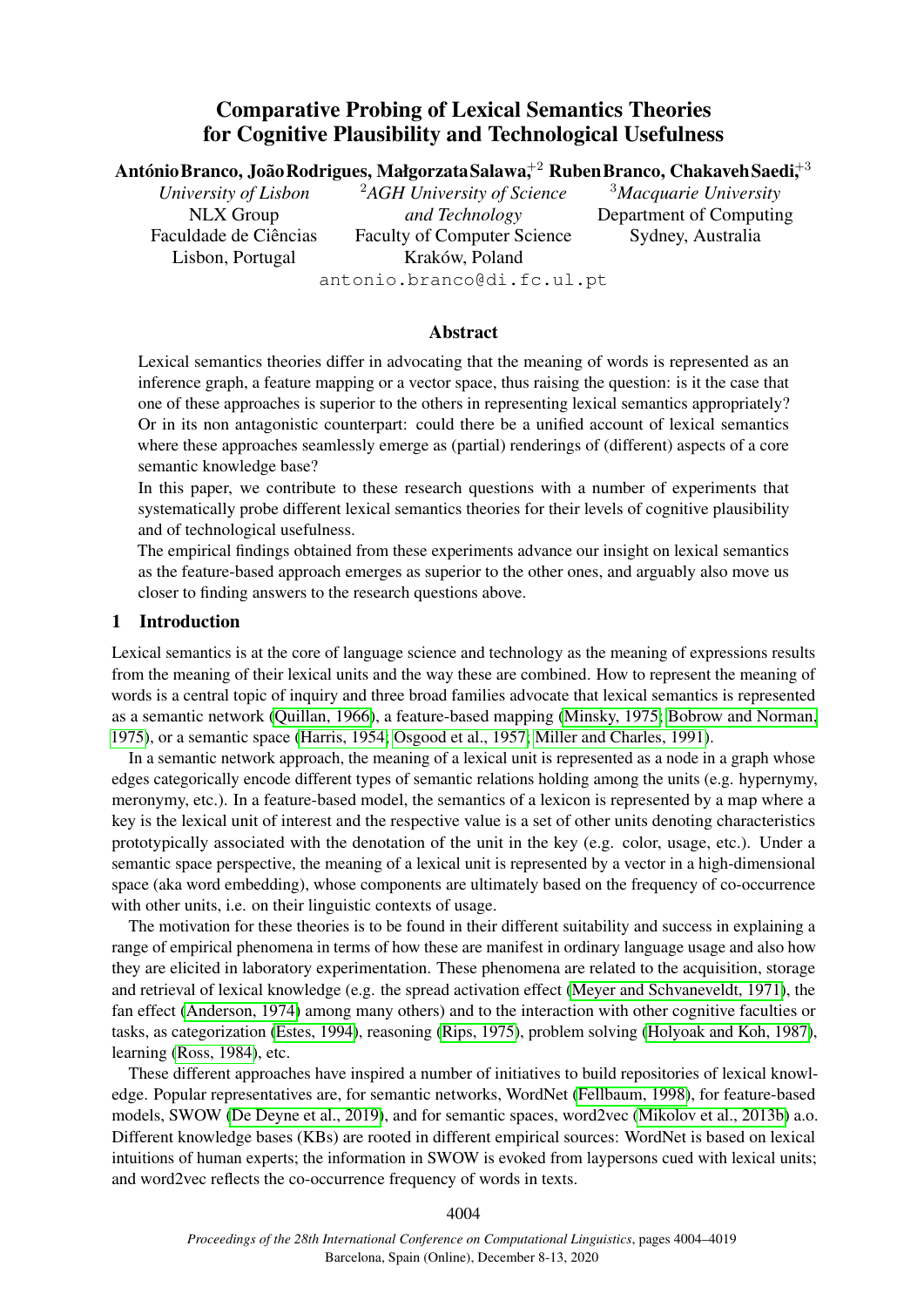

<span id="page-1-0"></span>Figure 1: fMRI patterns in Participant 1 for word *eye*: predicted (left) with WordNet 60k embeddings via matrix factorization, cf. §[3.2.3](#page-3-0) below; observed (right), as in the data set of [\(Mitchell et al., 2008\)](#page-11-7).

Against this background, a fundamental research question is: could there be a unified account of lexical semantics such that the above approaches seamlessly emerge as (partial) renderings of (different) aspects of the same core semantic knowledge base? Or in its antagonistic counterpart: is it the case that one of the above approaches is superior to the others in representing lexical semantics appropriately?

In this paper we contribute to these research questions with experiments consisting of two phases. First, different lexical semantic KBs, instantiating different lexical semantic theories, are converted to a common representation. The map-based dataset (SWOW) is converted to a graph-based representation and the two graph-represented datasets (SWOW and WordNet) are then converted to a vector-based representation. Second, to assess the appropriateness of these knowledge bases, the respective word embeddings are evaluated by means of the performance in language processing tasks where they are integrated and where lexical knowledge plays a crucial role.

We resort to the task of predicting brain activation patterns from semantic representations of words, illustrated in Figure [1,](#page-1-0) to assess the lexical KBs. If a KB k1 is more successful than another k2 in supporting these tasks, this indicates that k1 has higher cognitive plausibility, likely being superior at encoding the meaning of words.

Second, we resort also to the task of determining the semantic similarity between words from their formal semantic representations. Though it may arguably be less well grounded on actual cognitive representation of lexical meaning given the empirical frailty of the similarity scores [\(Faruqui et al., 2016\)](#page-10-3), this has been a popular task for the intrinsic evaluation of word embeddings.

Third, for extrinsic evaluation, we resort to downstream Natural Language Processing (NLP) tasks.

As reported in the present paper, the findings from these experiments indicate that the feature-based approach emerges as superior to the other approaches to the representation of lexical meaning.

# 2 Related Work

In [\(Mitchell et al., 2008\)](#page-11-7), the meaning of each word w was represented by semantic features given by the normalized co-occurrence counts in a big corpus of  $w$  with a set of 25 verbs related to basic sensory and motor activities. For each word, the respective fMRI activation level at every voxel is calculated as a weighted sum of each of the 25 semantic features, where the weights are learned by regression to maximum likelihood estimates given the observed fMRI data. Mean accuracy of 0.77 was reported for the 60 words and 9 subjects in the task of predicting brain activation originated by the exposure to words.

In an initial period, different authors focused on different ways to set up the features supporting this task. Jelodar et al. [\(2010\)](#page-11-8) used the same 25 features but resorted to relatedness measures based on WordNet. As features, Fernandino et al. [\(2015\)](#page-10-4) used instead 5 sensory-motor experience-based attributes, and the relatedness scores between the stimulus word and the attributes were based on human ratings. Binder et al. [\(2016\)](#page-9-2), in turn, used 65 attributes with relatedness scores crowdsourced from over 1,700 participants.

As embeddings became popular, authors moved from features to word embeddings. Murphy et al. [\(2012\)](#page-11-9) found their best results with dependency-based embeddings. Anderson et al. [\(2017\)](#page-9-3) used word2vec together with a visual model built with a CNN on the Google Images dataset.

Recently, Abnar et al. [\(2018\)](#page-9-4) evaluated 8 embeddings in predicting fMRI patterns: the experiential embeddings of Binder et al. [\(2016\)](#page-9-2); the non-distributional feature-based embeddings of Faruqui et al. [\(2015\)](#page-10-5); and 5 different distributional embeddings, namely word2vec [\(Mikolov et al., 2013a\)](#page-11-10), fastText

This work is licensed under a Creative Commons Attribution 4.0 International Licence,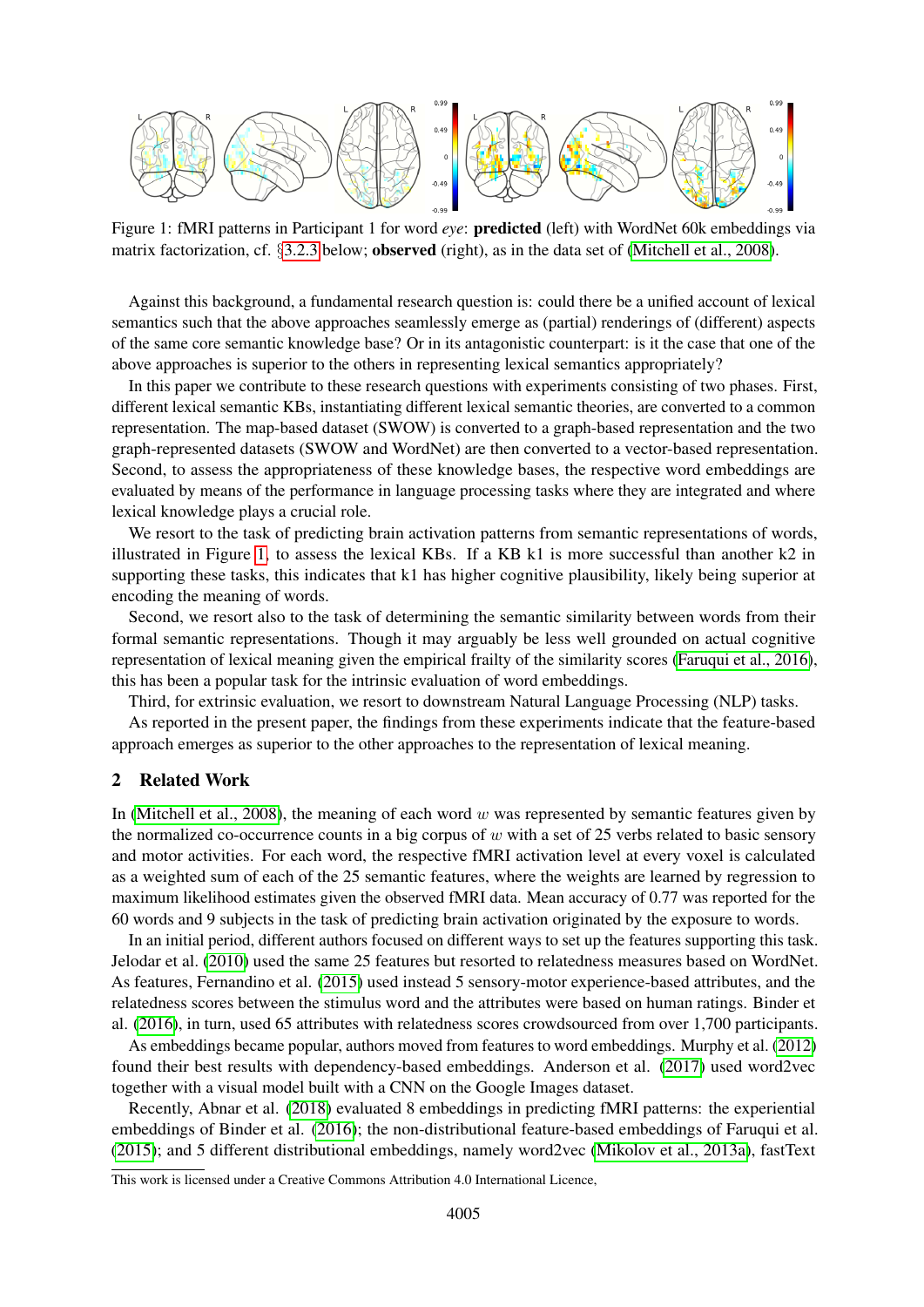[\(Bojanowski et al., 2017a\)](#page-9-5), dependency-based word2vec [\(Levy and Goldberg, 2014\)](#page-11-11), GloVe [\(Pennington](#page-11-12) [et al., 2014\)](#page-11-12) and LexVec [\(Salle et al., 2016\)](#page-12-3); as well as the vectors from [\(Mitchell et al., 2008\)](#page-11-7). The dependency word2vec achieved the best performance among the embeddings, while the Mitchell's et al. [\(2008\)](#page-11-7) seminal approach with 25 features "is doing slightly better on average" than the other approaches.

In contrast to these papers, the goal here is not to beat the state of the art in brain activation prediction but to probe lexical semantic theories with the help of this task.

### <span id="page-2-4"></span>3 Common representations

To proceed with such comparative probing, a first step consists in the conversion of the different lexical KBs into the common representation format of semantic vector spaces, which we describe in this section.

### 3.1 From lexical maps to graphs

In SWOW each word *w* is mapped into a collection of prominent features as these are named by words elicited from laypersons cued with *w* (example in Fig. [2,](#page-13-0) Appendix). 83,863 participants were cued with 12,217 words to respond with 3 associated words, from which 100 responses were collected per cue, resulting in each cue being associated 300 times [\(De Deyne et al., 2018\)](#page-10-6). We follow the methodology and data in [\(De Deyne et al., 2016b\)](#page-10-7) to turn this map into a graph, rendered as an adjacency matrix. In the resulting matrix  $A_G$ , with every word displayed in the rows and columns, a cell  $A_{Gij}$  contains the count frequency of word i with word j, the accumulated times that j was responded when i was cued.

### 3.2 From lexical graphs to vectors

To convert graphs into embeddings, we experimented with one outstanding representative from each major family of conversion techniques, viz. based on edge reconstruction, matrix factorisation and random walks.

### <span id="page-2-3"></span>3.2.1 Edge reconstruction

Conversion techniques based on edge reconstruction support efficient training but ensure optimisation using only local information between nodes that are close to each other in the graph.

They operate on graphs represented as edge lists. An edge is a triple  $\langle lhs, rel, rhs \rangle$  where  $lhs$  (left-hand side) and rhs are nodes connected by relation rel. The system is trained to recognize triples that are feasible (present in the graph) from the infeasible ones.

As a representative of edge reconstruction techniques, we adopted Semantic Matching Energy (SME) [\(Bordes et al., 2014\)](#page-9-6) and used its publicly available implementation.<sup>[1](#page-2-0)</sup>

**Inference-based** With WordNet, the triples were generated this way: for each word  $w_{lhs}$  in the vocabulary and for each synset  $s_{lhs}$  this word belongs to, a triple is generated for each word  $w_{rhs}$  in each synset  $s_{rhs}$  (that  $w_{rhs}$  belongs to) such that there exists a relation rel between  $s_{lhs}$  and  $s_{rhs}$ , and both  $w_{ths}$  and  $w_{ths}$  are in the vocabulary.<sup>[2](#page-2-1)</sup>

The models were trained for 500 epochs, with evaluation at every 10 epochs, a learning rate of 0.01 and 200 batches. The remaining parameters were the default ones. The validation and test sets each made up for around 5% of the dataset and the model with the best performance on the validation set was picked. For a fair comparison among conversion methods, the training data is based on the same 60k vocabulary as in the matrix factorisation in Section [3.2.3](#page-3-0) below. The vocabulary was selected with the procedure used in [\(Saedi et al., 2018;](#page-12-4) [Branco et al., 2019\)](#page-9-7), retaining the nodes with the largest number of outgoing edges.

Also for the sake of comparison with the other experiments with cooccurrence-based embeddings in Section [3.3,](#page-4-0) we chose vectors of dimension 300.

Feature-based With SWOW, the relations were obtained from the associative strength files that were generated by using the publicly available implementation.<sup>[3](#page-2-2)</sup> The strength file is generated for three association types separately (*R1, R2, R3*), which induced three relations that were taken into account as three *rel* types by the SME method with SWOW [\(Salawa, 2019\)](#page-12-5).

<span id="page-2-0"></span><sup>1</sup><http://github.com/glorotxa/SME>.

<span id="page-2-1"></span> $2$ Data extracted with NLTK [www.nltk.org/\\_modules/nltk/corpus/reader/wordnet.html](www.nltk.org/_modules/nltk/corpus/reader/wordnet.html).

<span id="page-2-2"></span><sup>3</sup><http://github.com/SimonDeDeyne/SWOWEN-2018>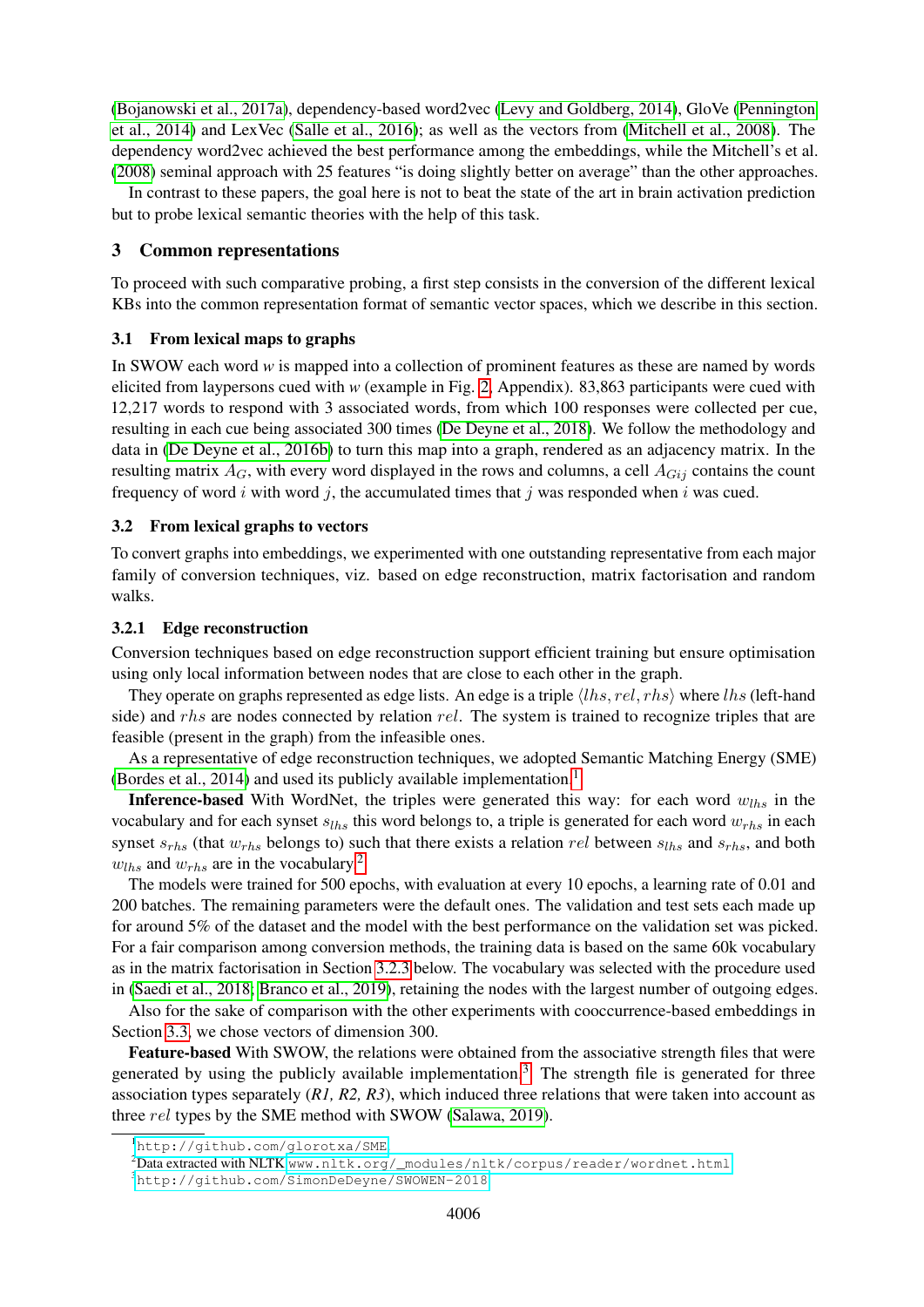We used the same implementation and methodology to obtain SME models as used for WordNet. We empirically chose a smaller interval between the evaluations (every 5 epochs instead of 10) and a lower learning rate (0.001 instead of 0.01) for better training. We took again a vector size of 300.

### 3.2.2 Random walk

Another family of graph embedding methods relies on "text" that results from concatenating the words in the nodes that are visited in a random walk through the graph. The word embeddings are obtained from some deep learning techniques over that artificial text. Starting at a random node, at each iteration, a neighbour node is randomly chosen (with a probability  $\alpha$ ) to be the starting point of the next iteration or stopping the walk (with a probability  $1-\alpha$ ) [\(Goikoetxea et al., 2015\)](#page-11-13).

Differently from the edge reconstruction and matrix factorisation approaches, this technique is effective and accommodates global information about the nodes. However, as it only considers the local context in a path at each iteration, that makes it hard to stumble on an optimal sampling.

Inference-based We used the default Gensim's (Rehurt and Sojka, 2010) Skip-Gram implementation, with a vector dimension of 300.

For the sake of comparability among KBs, we restricted the original technique to use only the edges among nodes and to ignore the glosses. The random walk was applied to the same WordNet graph (60k vocabulary) used with the edge reconstruction and matrix factorization techniques described above in [3.2.1](#page-2-3) and below in [3.2.3.](#page-3-0)

Feature-based The random walk over SWOW used the same basic setup as used for WordNet.

The SWOW dataset used for edge reconstruction was converted into a graph input for  $UKB<sup>4</sup>$  $UKB<sup>4</sup>$  $UKB<sup>4</sup>$  and used the default UKB random walk parameters. To obtain the word embeddings, the default Gensim's Skip-Gram implementation with vectors of dimension 300 was used.

# <span id="page-3-0"></span>3.2.3 Matrix factorization

A third type of graph embedding method relies on graphs represented by matrices and on their factorization. This is perhaps the family of techniques with the largest number of instances in the literature, which in many cases result from slight variants in the tricks used to weight and condense the nodes in the matrix [\(Cai et al., 2018\)](#page-10-8).

Matrix factorisation inverts the trade-off found in edge reconstruction. It takes into account the affinity between nodes at the global level of the graph, but at the cost of a large time and space consumption.

Inference-based To convert WordNet, we started by building an adjacency matrix with a size above 155k. Following [\(Saedi et al., 2018\)](#page-12-4), we resorted to Katz index for the factorization technique, and used the relevant parameters and other options empirically determined there — including, for an affordable computational footprint, the same 60k subgraph, made of words with the largest number of outgoing arcs.

After the Katz procedure, a Positive Point-wise Mutual Information transformation (PMI+) was applied, to reduce the frequency bias [\(De Deyne et al., 2016a\)](#page-10-9), followed by L2-norm to normalise each line of the matrix output by the Katz procedure, and finally a Principal Component Analysis (PCA) was applied to reduce the dimension of the vectors, set to 300.

Feature-based The adjacency matrix from SWOW was factorised following the same steps.

Due to the small 12k vocabulary available from SWOW, no extraction of a subset was necessary as it formed a dataset computationally manageable.

# 3.2.4 PMI

In addition to the matrix factorization method used above, in our experiments we resorted also to a streamlined version of it where the computationally highly costly matrix inversion procedure in the Katz index is skipped, remaining only the PMI transformation, followed by an L2 normalization, and PCA to reduce the matrix size to 300.

Feature-based In SWOW, for each pair of cue and associated word, the PMI score was obtained from the number of times they were associated one to the other divided by the product of the number of times each was mentioned normalized by the number of association pairs.

<span id="page-3-1"></span><sup>4</sup><http://github.com/asoroa/ukb/> (default parameters)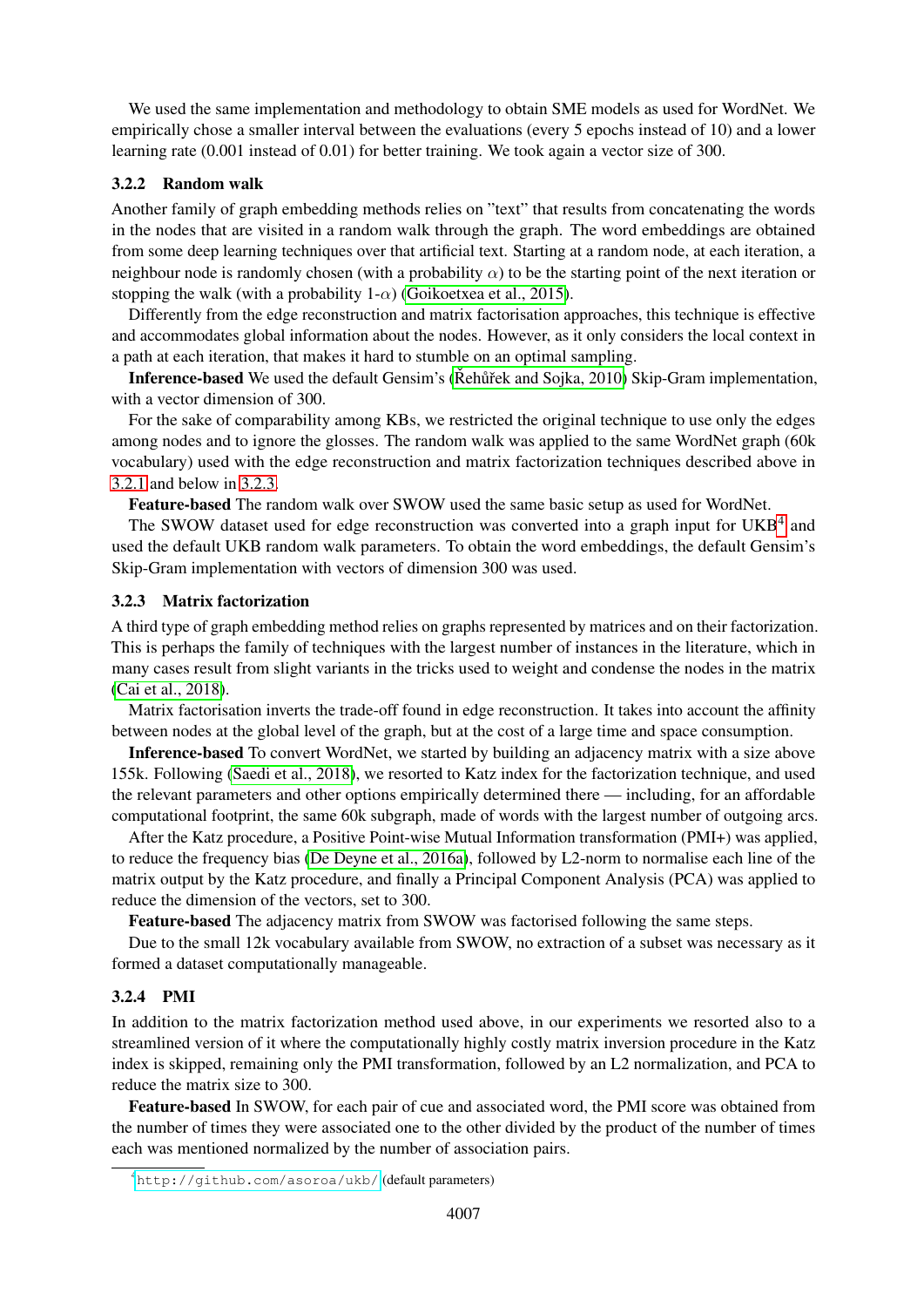Inference-based In WordNet, for each synset pair related by one edge, the PMI score was obtained as described previously for SWOW, considering a word in a synset as the cue and a word in a synset reached by the edge as an associated word.

## <span id="page-4-0"></span>3.3 Coocurrence-based vectors

As cooccurrence-based KBs extracted from text, we took the predictive models word2vec [\(Mikolov et al.,](#page-11-10) [2013a\)](#page-11-10), GloVe [\(Pennington et al., 2014\)](#page-11-12), fastText [\(Bojanowski et al., 2017b\)](#page-9-8), dependency-based word2vec [\(Levy and Goldberg, 2014\)](#page-11-11) and the contextual embeddings from BERT [\(Devlin et al., 2019\)](#page-10-10).

# <span id="page-4-3"></span>4 Brain activity

# <span id="page-4-2"></span>4.1 Brain activation prediction

The task introduced by Mitchell et al. [\(2008\)](#page-11-7) consists of predicting the fMRI activation patterns in human subjects from some semantic representation of nouns. To collect the fMRI data used in [\(Mitchell et al.,](#page-11-7) [2008\)](#page-11-7), 9 participants were randomly shown 60 different noun-picture pairs, each presented 6 times. For each participant, a representative fMRI image for each stimulus was calculated as the mean fMRI response from the 6 repetitions and subtracting the mean of all stimuli. This task consists of mapping an input lexical semantic representation of each word into an approximation of its vector with the activation values for the  $3x3x6$  mm<sup>3</sup> voxels in the fMRI.

Training and evaluation To obtain the prediction models, we resorted to the implementation by Abnar et al.  $(2018)$ .<sup>[5](#page-4-1)</sup> The training ran for 1,000 epochs, with a batch size of 29 and a learning rate of 0.001. The loss function was calculated by adding the Huber loss, the mean pairwise squared error and the L2-norm (on weights and bias). Like in previous works, only the 500 most stable voxels were selected. We followed the usual evaluation procedure for this task. Separate models were learned for the 9 participants and evaluated using leave-two-out cross-validation, where the model was asked to predict the fMRI activation for the two held-out words in each iteration. The predictions were matched against the observed activations using cosine similarity over the 500 most stable voxels.

With each word embeddings from Section [3,](#page-2-4) a different model was trained for this task. Evaluation results are in Table [1](#page-13-1) (Appendix). Upon empirical experimentation, from BERT (base-uncased), the concatenation of the last four layers provided the best results, and were used in all experiments.

Discussion The best options with cooccurrence- and feature-based models show a similar level of performance (82.76% and 81.24% of accuracy) and are much better than the best option for the inferencebased model (72.76%).

Concerning graph embedding methods, their relative ranking depends on the type of lexical knowledge base to which it is applied. For the inference-based ones (based on WordNet), edge reconstruction is outperformed by matrix factorization, which is on a par or outperformed by random walk. For the feature-based ones (based on SWOW), this ranking appears inverted: the random walk is outperformed by the edge reconstruction — while matrix factorization appears with an outlier score, way below the scores of any other option whatsoever. Hence, graph embedding techniques that take into account the affinity between nodes at the global level of the graph are better for inference-based approaches (likely in line with their supporting of transitivity), while for feature-based approaches (not supporting transitivity), techniques taking into account local information between nodes close to each other are better.

Nevertheless, while showing high variability depending on the knowledge base to which it is applied, it is the much more simple PMI (not originally conceived as a graph embedding method but as a mere measure of association) that when applied to the SWOW-based graph, supports the top performance (81.24%) among all the graph embedding methods.

Focusing on cooccurrence-based models, in turn, these show a good performance in a quite narrow 6 percentage points range, from fastText (76.57%) to dependency (82.76%).

All in all the striking empirical finding in this experiment is the very competitive result of SWOW-PMI (81.24%) — a dataset only with 12k words, crowd sourced from laypersons cued for the simple associative word retrieval task, and converted into embeddings with the simple PMI technique —, against the best

<span id="page-4-1"></span><sup>5</sup><https://github.com/samiraabnar/NeuroSemantics>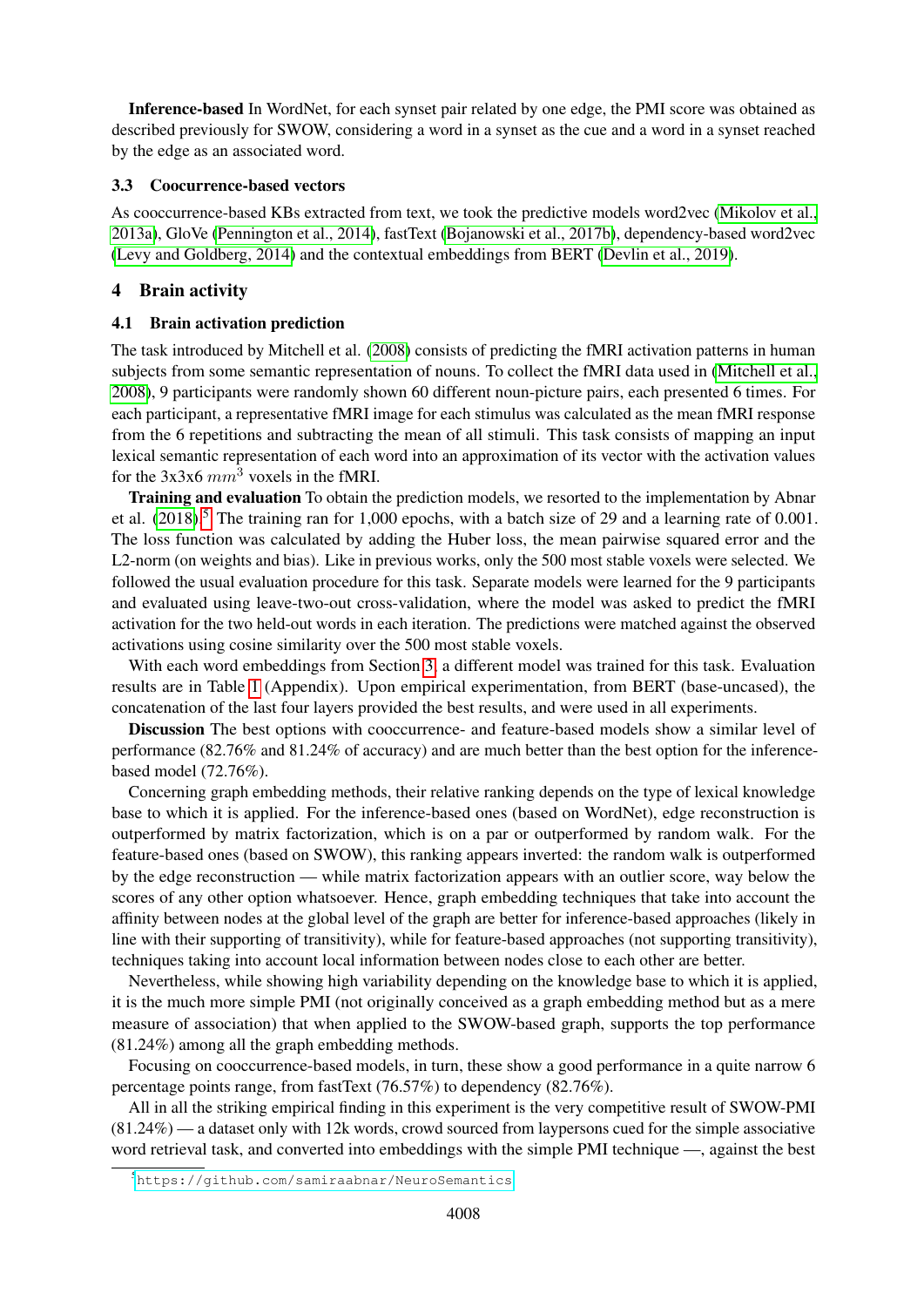performing cooccurrence-based KB, dependency word2vec (82.76%) — based on a 1.5B corpus, parsed for syntactic dependencies, with a 175k vocabulary and 900k syntactic contexts.

SWOW reflects the frequency of what types of objects in the world are encountered together in typical situations — rather than the frequency of what words are together in text side by side. Dependency embeddings reflect the frequency of what types of words in the text are encountered together as coarguments and modifiers in the same predicative structures, which denote typical situations encountered in the world — rather than the frequency of what words are together in text side by side in linear windows of context. These considerations seem to indicate that it is this essential aspect of their design, common to both approaches, that lends them their superiority in this task. Given this is a task on brain activity prediction, they seem to indicate also that, because of this, they have a higher cognitive plausibility to represent lexical semantic knowledge than the other options.

### 4.2 Further brain activity prediction

CogniVal is a workbench to test word embeddings on a battery of tasks concerning the prediction of cognitive activity related to language processing [\(Hollenstein et al., 2019\)](#page-11-14). It encompasses 8 tasks for behavioral activity (eye-tracking) and 8 tasks for brain activity (4 with EEG and 4 with fMRI). For a tested word embeddings, CogniVal delivers an aggregated performance score in different tasks.

The 4 fMRI tasks include Mitchell et al.'s [\(2008\)](#page-11-7) one plus three others, based on the datasets HARRY POTTER [\(Wehbe et al., 2014\)](#page-12-7), ALICE [\(Brennan et al., 2016\)](#page-9-9) and PEREIRA [\(Pereira et al., 2018\)](#page-12-8), which concern the processing of sentences rather than words.

We evaluated all the embeddings used in Section [4.1](#page-4-2) above with Mitchell et al.'s [\(2008\)](#page-11-7) task also on these 3 sentence-rooted fMRI-based tasks. Results are in Table [2](#page-13-2) (Appendix).

Discussion A major difference to testing with Mitchell et al.'s [\(2008\)](#page-11-7) dataset is that, for these 3 sentence-rooted fMRI-based embeddings, while the best cooccurrence-based option is also dependency word2vec — also supporting now the top performance (0.0101; N.B.: lower scores are better) among all options —, the best feature-based option (0.0111, with SWOW-PMI) is closer to the best inference-based option (0.0107, with WordNet60k-PMI) than to the top cooccurrence-based one, and it is even slightly outperformed by this WordNet60k-PMI option.

Another difference is that, while dependency keeps supporting the top performance, the ranking of the other text-based embeddings in the previous experiment (Table [1\)](#page-13-1) is somewhat inverted: for those coming after dependency, the options that were the first two become now the last two and vice-versa (Table [2\)](#page-13-2).

Yet another difference concerns the relative merits of the graph to embeddings conversion methods. While different techniques were better with different KBs in the previous experiment, now there is one method that outperforms the other two in both KBs, inference- and feature-based, namely edge reconstruction. This method takes into account local information between nodes close to each other.

It is worth noting that while the dataset in [\(Mitchell et al., 2008\)](#page-11-7) was collected with each word being processed in isolation by the subjects, in the other three fMRI datasets in CogniVal, the information was collected for words in the context of sentence processing. As from the experiment with Mitchell et al.'s [\(2008\)](#page-11-7) task above one noticed that word representations from SWOW and dependency are better at reflecting the frequency of typical situations, this second experiment indicates that SWOW is inferior to dependency at providing such type of cognitively plausible representations when fMRI patterns of words are captured for their occurrence within sentences. Understandably, this should follow from the ways the data in dependency (words in sentences) and SWOW (words in isolation) were collected.

### <span id="page-5-0"></span>5 Similarity and relatedness

The tasks considered in the third experiment consist of predicting the semantic similarity or relatedness between words in pairs and in seeking to match the gold scores assigned by humans to such test pairs with the cosine between the predicted vectors mapped into the scale used for gold scores.

The goal in this paper is not to beat the state of the art in similarity prediction tasks but to understand whether when testing embeddings from different empirical sources, these tasks deliver results similar to those delivered by brain activity tasks — our interest is on gaining insight about whether the similarity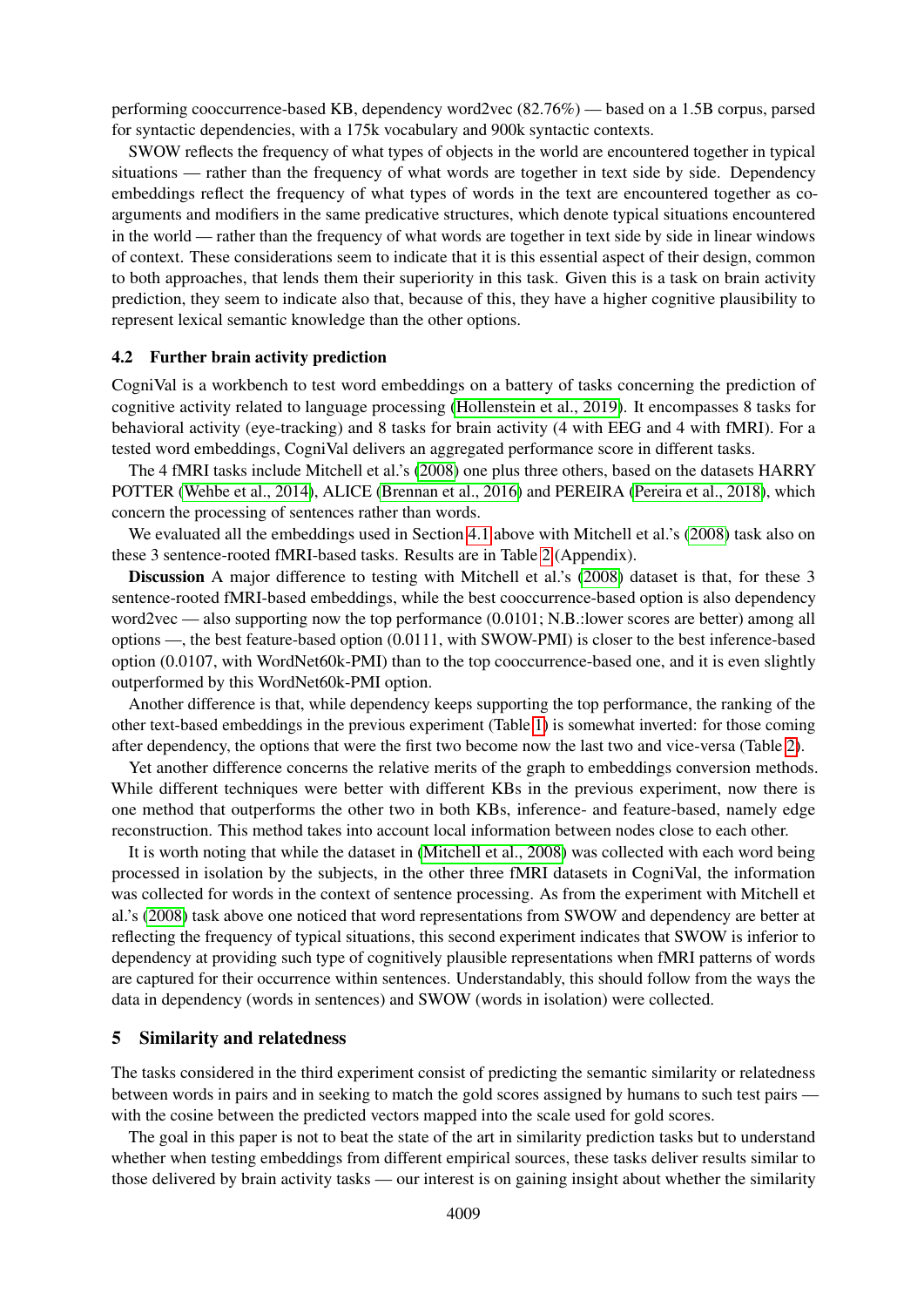tasks, based on simpler and cheaper data, can be used for the same practical purposes of the brain activity tasks, based in much more expensive and hard to get data [\(Salawa et al., 2019\)](#page-12-9).

For semantic similarity, we used SimLex-999 (with 999 pairs) [\(Hill et al., 2016\)](#page-11-15), WordSim-353- Similarity (203 pairs) [\(Agirre et al., 2009\)](#page-9-10) and RG1965 (65) [\(Rubenstein and Goodenough, 1965\)](#page-12-10).

For semantic relatedness, WordSim-353-Relatedness (252) [\(Agirre et al., 2009\)](#page-9-10), MEN (3000) [\(Bruni](#page-10-11) [et al., 2012\)](#page-10-11) and MTURK-771 (771) [\(Halawi et al., 2012\)](#page-11-16) were used. The results for WordNet- , text- and SWOW-based embeddings are in Tables [3,](#page-14-0) [4](#page-14-1) and [5](#page-14-2) (Appendix), respectively.

Discussion The major difference to the previous experiments is that now the best option is not obtained with cooccurrence-based embeddings but with feature-based ones, whose best results on the 6 tasks (82.72 average; Table [5\)](#page-14-2) are much better than the best results with cooccurrence-based ones (73.10 av.; Table [4\)](#page-14-1), which, in turn, are much better than the best results with inference-based ones (55.30 av.; Table [3\)](#page-14-0).

Another difference concerns the graph to embeddings conversion methods. Now both inference-based and feature-based lexical knowledge repositories are better converted with graph embedding methods that take into account the affinity between nodes at the global level of the graph (matrix factorization or random walk) — while the combination SWOW and PMI still outperforms all the other options in two of the six tasks, and deliver results very close to the top ones in the other four.

Yet another difference is the ranking among the text-based embeddings. fastText, the third in the sentence-based fMRI dataset (Table [2\)](#page-13-2), is now first (Table [4\)](#page-14-1), switching positions with dependency.

This outcome indicates that similarity and relatedness prediction tests are not probing for the same characteristics probed with brain activity prediction tests — cognitive plausibility —, and these two classes of tests for embeddings cannot be interchanged with each other.

Additionally, given the quite different rankings of the cooccurrence-based embeddings in the three experiments above, together with their sharp underperformance vis-a-vis feature-based ones, one wonders what the testing them on similarity tasks — used in the literature to assess their intrinsic quality — is revealing about them, thus empirically reinforcing the issues raised analytically in [\(Faruqui et al., 2016\)](#page-10-3).

### 6 Extrinsic evaluation

Results from intrinsic and extrinsic evaluation in NLP are not necessarily aligned with each other as performance increments in intrinsic results may have or not an incremental impact on the intricacies and performance of the larger systems where components happen to be embedded. As intrinsic vs. extrinsic congruence is thus something that has to be determined empirically, it is important to proceed with probing lexical semantics theories with downstream tasks,  $6$  for their extrinsic evaluation.

For multi-task benchmark, we resort to GLUE platform [\(Wang et al., 2018\)](#page-12-11), which contains 9 tasks of 3 types, from which we used a subset of 5 tasks with affordable computational footprint: the 2 singlesentence tasks, CoLA and SST-2; 1 of the 3 similarity and paraphrase tasks, namely MRPC; and 2 of the 4 inference tasks, namely RTE and WNLI.

SST-2 is a task-based on the Stanford Sentiment Treebank [\(Socher et al., 2013\)](#page-12-12) consisting of sentences extracted from movie reviews and human annotation of their sentiment. The model trained on these data has to determine the sentiment expressed in input sentences. The MRPC task is based on The Microsoft Research Paraphrase Corpus [\(Dolan and Brockett, 2005\)](#page-10-12) with sentence pairs automatically extracted from online news and manually annotated as to whether the sentences in each pair are semantically equivalent. The RTE task resorts to The Recognizing Textual Entailment datasets from online news, which result from annual challenges for the task of textual entailment, and gather the data from RTE1 [\(Dagan et al.,](#page-10-13) [2005\)](#page-10-13), RTE2 [\(Bar-Haim et al., 2006\)](#page-9-11), RTE3 [\(Giampiccolo et al., 2007\)](#page-11-17), and RTE5 [\(Bentivogli et al., 2009\)](#page-9-12). This task consists of predicting whether the premise entails the hypothesis in each test item. WNLI is a task-based on the Winograd Schema Challenge [\(Levesque et al., 2012\)](#page-11-18) where each example contains a sentence with a pronoun and a list of admissible antecedents. This task consists of picking the right antecedent. Finally, the CoLA task is based on the Corpus of Linguistic Acceptability.

consisting of examples of sentence acceptability judgments taken from books and journal articles on linguistic theory, with each example being a string annotated as to whether it is grammatical.

<span id="page-6-0"></span><sup>6</sup>Examples a.o. of downstream tasks in [\(Rodrigues et al., 2017;](#page-12-13) [Silveira and Branco, 2012;](#page-12-14) [Costa and Branco, 2012\)](#page-10-14).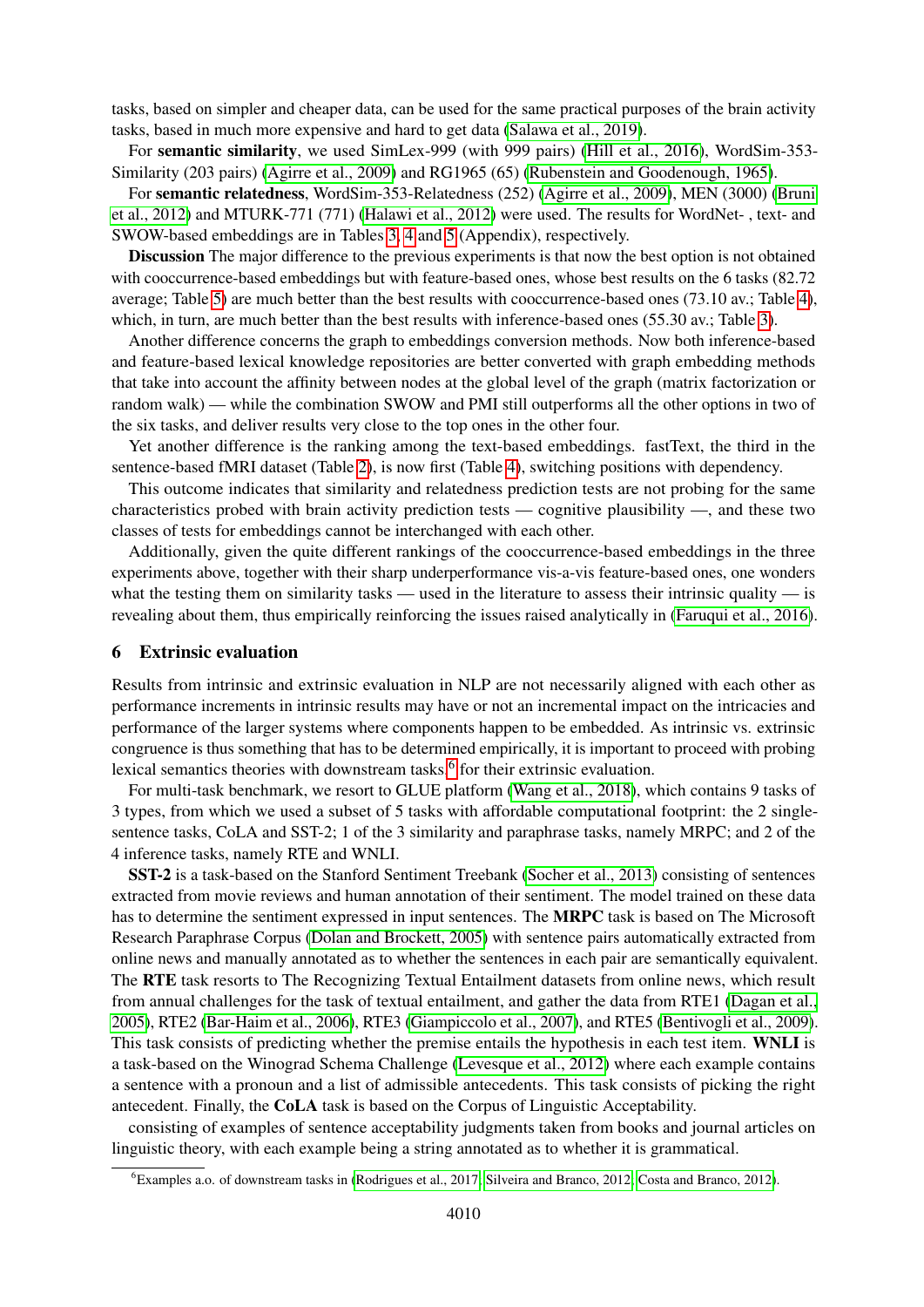### 6.1 Training and evaluation

The goal here is not to reach the top of GLUE leader board. We are interested rather in the extrinsic evaluation of lexical semantics theories, that is in understanding, under comparable circumstances, if and how the embeddings based on different theories have a different impact on these tasks.

To pursue this goal, we adopted an architecture [\(Wang et al., 2019\)](#page-12-15) that accommodates pretrained semantic representations, comprising three levels: the input layer, the shared encoder layers and the task-specific model. For the top layer with task-specific information in each downstream task, we used the respective layer from GLUE. This top layer consists of a hidden layer of dimension 512, with the Dropout technique [\(Srivastava et al., 2014\)](#page-12-16) with  $p = 0.2$ , and layer normalization [\(Ba et al., 2016\)](#page-9-13). The final output layer is a softmax layer.

To obtain the middle layer, encoding sentence semantics, we used a 2-layered biLSTM with dimensionality 1024. Instead of random initialization, the sentence encoder is first trained with one of the best performing pretraining tasks reported in [\(Wang et al., 2019\)](#page-12-15), namely STS-B.<sup>[7](#page-7-0)</sup>

For the input layer, we experimented with each of the pretrained word embeddings discussed above in Sections [4](#page-4-3) and [5:](#page-5-0) for each downstream task, different models were trained with the different pretrained word embeddings, and also with the baseline consisting of embeddings with random vectors. For crossvalidation, the framework made use of the original data splitting for training, development and test partitioning. The results are in Table [6](#page-15-0) (Appendix) and respective plotting in Figure [3.](#page-15-1)[8](#page-7-1)

Discussion Comparing the overall performance across tasks, a first pattern emerges with a group of two tasks, CoLA and WNLI, performing below half the respective absolute best possible score, and the group with the other three tasks performing above.

In that first group, a large majority of the models with pretrained word embeddings perform below or at best on a par with random embeddings. The two tasks in this group are very hard as they rely on rich information about the grammatical structure of the sentences and on long-distance relations among their expressions: to resolve anaphors and find their antecedents somewhere in the sentence, in WNLI; and to categorically decide sentence membership in the language defined by the grammar, in CoLA. Hence, the signal from the lexical information encoded in pretrained embeddings, from whatever lexical theory or empirical source, has an impact that is null, in CoLa, or even detrimental, in WNLI, being of little value to advance the research questions addressed here.

Turning to the other three tasks, the better is the performance of models for a given task, the more they overperform the random baselines. The top performing datasets are dependency and SWOW-RandomWalk — on a par in MRPC, and with SWOW-RandomWalk just slightly behind dependency in RTE and SST-2.

Concerning feature-based embeddings, these results confirm, also in extrinsic evaluation tasks, their strength found in intrinsic tasks — where SWOW supported the best performing options in semantic similarity and in word-rooted brain activity prediction tests. Given the consistent superiority of SWOW embeddings in intrinsic tasks, and their very competitive performance here in dowstream tasks, these results indicate that SWOW-based embeddings are likely one of the most reliable candidates to be used to enhance NLP downstream tasks for which the contribution of (pre-trained) lexical knowledge is useful.

Concerning text-based embeddings, dependency (top in brain activation prediction) outperforms fastText (top in similarity), thus in line with their relative ranking in the brain task, but inverting that relative ranking in the similarity task. This reinforces the wondering about how useful NLP intrinsic tasks may be to assess the text-based embeddings for their strength in downstream tasks, in line with [\(Chiu et al., 2016\)](#page-10-15).

Concerning graph embedding methods, taking PMI aside, here edge reconstruction is overperformed by matrix factorization, which is overperformed by random walk. Methods taking into account the affinity between nodes at the global level of the graph seem thus better for extrinsic tasks. Another interesting lesson is that, for each graph embedding method, models using SWOW embeddings overperform models using WordNet embeddings — except for PMI, better now with WordNet than with SWOW.

<span id="page-7-0"></span><sup>7</sup> STS-B, The Semantic Textual Similarity Benchmark [\(Cer et al., 2017\)](#page-10-16), is a task in GLUE consisting of determining the similarity of two sentences on a continuous scale from 1 to 5.

<span id="page-7-1"></span> $8$ We repeated all experiments also with the middle layer contributing sentence semantics removed. The same basic outcome patterns in Figure [3](#page-15-1) (Appendix) were observed again.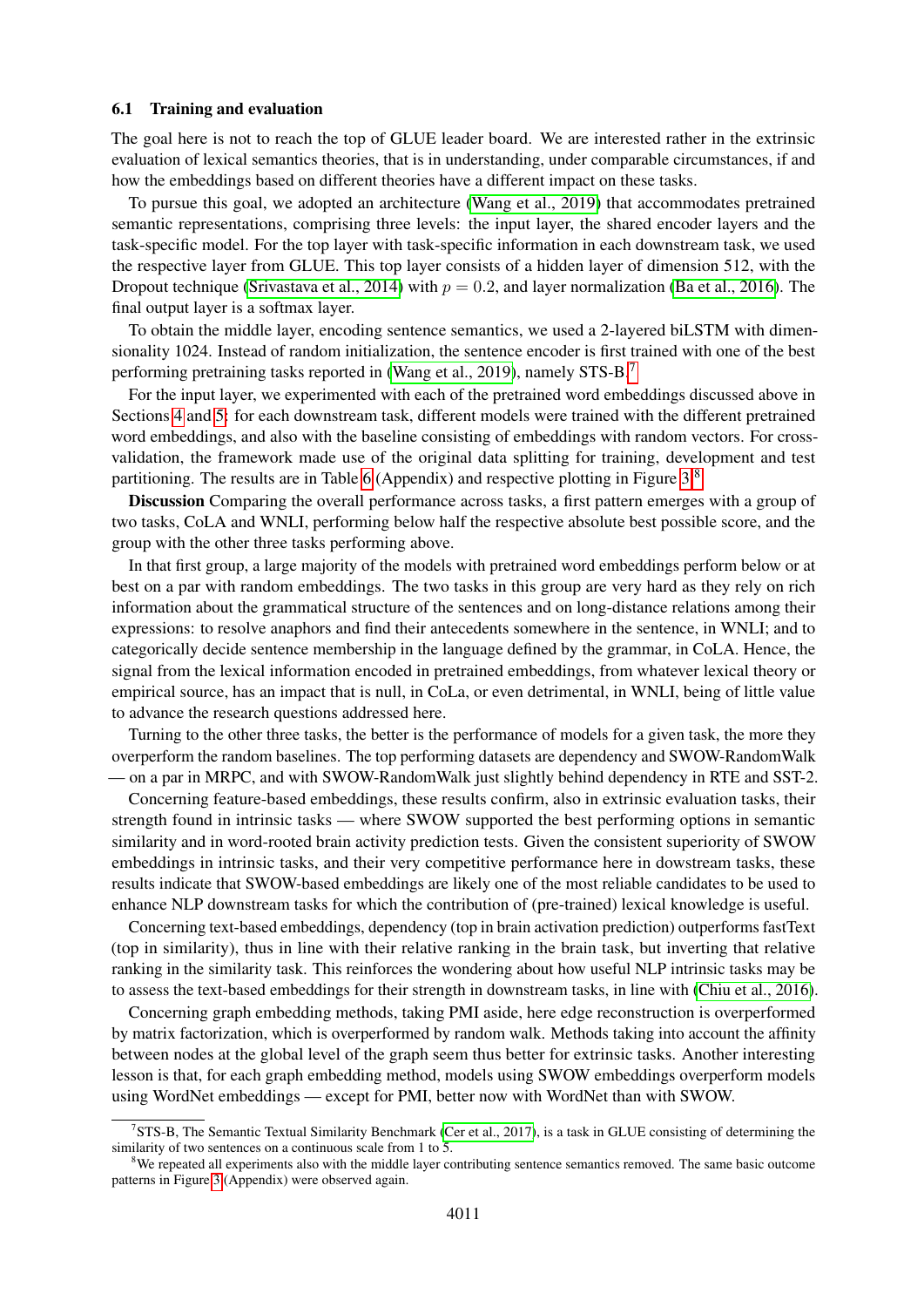### 7 Conclusions

Contributions A first major contribution of this paper is *the design of an experimental setup to comparatively probe lexical semantics theories* of all kinds — feature-, inference- and cooccurrence-based — for both their cognitive plausibility and their usefulness in NLP.

This setup consists of converting representative repositories of these theories to a common format and integrating them, under such a common format, in different models for different probing tasks: • To be converted, exemplar techniques from each major graph embedding family (edge reconstruction, matrix factorization, random walk) were used. • To be probed for cognitive plausibility, some of these models addressed fMRI-based brain activation prediction tasks. • To be probed for usefulness in NLP, some other models addressed semantic similarity and relatedness prediction tasks, for intrinsic evaluation, and they were also embedded in downstream NLP tasks, for extrinsic evaluation.

Another major contribution is the empirical results obtained with a systematic application of this probing setup, including the central finding that *the feature-based lexical knowledge base is superior to knowledge bases complying with other lexical semantic theories* in consistently supporting models with top performance across the different probing tasks.

Concerning the other, incidental empirical findings: • As to graph embedding techniques, it was possible to understand that *graph embedding methods taking into account the affinity between nodes at the global level of the graph tend to better serve downstream tasks*. • As to intrinsic vs. extrinsic NLP evaluation tasks, there emerged not an alignment between a superior performance in the former and a superior performance in the latter, hence *intrinsic performance of a lexical knowledge base is an unreliable predictor of its extrinsic performance*. • As to text-based embeddings, top performance models in different tasks are supported by different embedding methods, hence *the performance of a given method for text-based embeddings in one task is an unreliable predictor of its performance in other tasks*.

Discussion The overall superior performance of the feature-based SWOW lexical knowledge base is the striking empirical result of the present study. This knowledge repository supported the top results, without a close second, in semantic similarity and relatedness prediction. It was on a par to top results or a close second in extrinsic tasks where the lexical signal has an impact. It was a close second in word-rooted brain activity prediction. As expected, it was not shining only in sentence-rooted brain activity prediction.

It only adds to its outstanding record that it is uncertain how comparability can be fairly ensured between SWOW and its alternatives. Dependency embeddings are extracted from a 1.5B corpus, with a 175k vocabulary (word2vec/100B, fastText/600B, GloVe/840B). SWOW has 12k words linked to each other whose links were crowdsourced from 83k laypersons cued 3 times for basic word association.

It also adds to the overwhelming performance of SWOW that it comprises just 12k words while the lexicon of an adult is estimated to consist of over 40k words [\(Brysbaert et al., 2016\)](#page-10-17) — which additionally emphasizes its yet untapped potential and the promise of extended versions with larger numbers of words.

To explain its strength, it is tempting to attribute it to SWOW's higher cognitive plausibility. This bears the underlying assumptions — epistemologically non trivial — that better performance at the word-rooted brain activity prediction correlates with higher cognitive plausibility of lexical semantic knowledge repositories, and higher cognitive plausibility correlates with better performance of NLP systems where these repositories are embedded.

Future work Returning to one of our driving questions: could there be a unified account of lexical semantics such that the three families of approaches to lexical meaning seamlessly emerge as (partial) renderings of (different) aspects of the same core semantic knowledge base? The findings reported in this paper make a positive answer to it increasingly attractive, with feature-based lexical knowledge being a good candidate to that core knowledge repository.

It is worth noting though that one has a grasp on how to obtain cooccurrence-based lexicons from feature-based ones (De Deyne et al., 2016b and the present paper); and also from inference-based ones (Saedi et al., 2018 and the present paper) and vice-versa [\(Tarouti and Kalita, 2016\)](#page-12-17). But whether it is possible to go from text-embeddings like fastText to feature-based lexicons like SWOW, or from SWOW to ontologies like WordNet remain open questions. Seeking to address these challenges is future work that should help to further progress towards finding an answer to the research question above.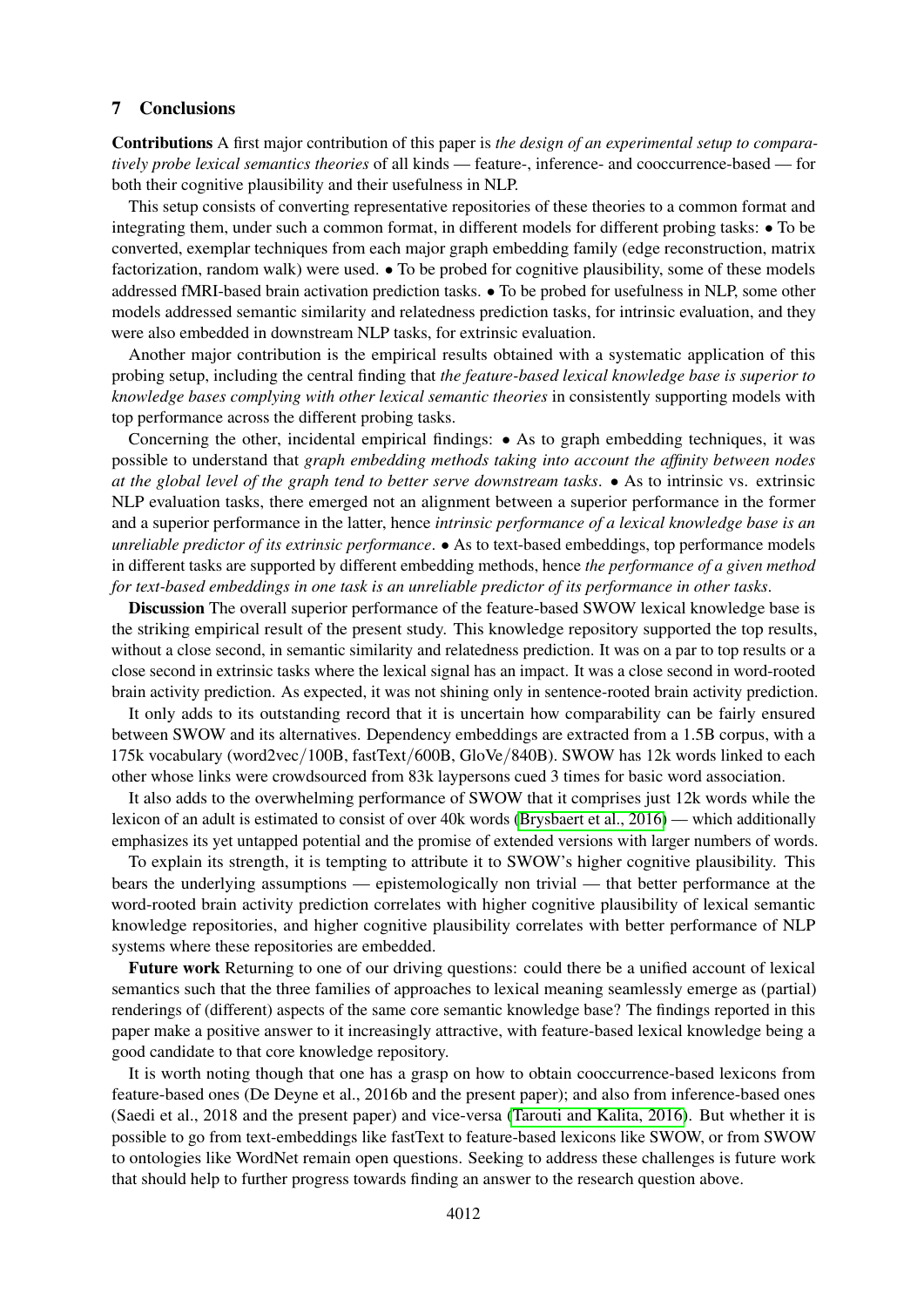### Acknowledgements

The research reported here was partially supported by PORTULAN CLARIN—Research Infrastructure for the Science and Technology of Language, funded by Lisboa 2020, Alentejo 2020 and FCT—Fundação para a Ciência e Tecnologia under the grant PINFRA/22117/2016.

# Reproduction

To support the reproduction of research results [\(Branco et al., 2017\)](#page-9-14), the embeddings are available from [https://hdl.handle.net/21.11129/0000-000D-C67B-A](https://hdl.handle.net/21.11129/0000-000D-C67B-A )

### References

- <span id="page-9-4"></span>Samira Abnar, Rasyan Ahmed, Max Mijnheer, and Willem Zuidema. 2018. Experiential, distributional and dependency-based word embeddings have complementary roles in decoding brain activity. In *Proceedings of the 8th Workshop on Cognitive Modeling and Computational Linguistics (CMCL 2018) , pages 57–66*.
- <span id="page-9-10"></span>Eneko Agirre, Enrique Alfonseca, Keith Hall, Jana Kravalova, Marius Pasca, and Aitor Soroa. 2009. A study on similarity and relatedness using distributional and wordnet-based approaches. In *Proceedings of The Annual Conference of the North American Chapter of the Association for Computational Linguistics and Human Language Technologies Conference (NAACL-HLT2009)*, pages 19–27. Association for Computational Linguistics.
- <span id="page-9-3"></span>Andrew J. Anderson, Douwe Kiela, Stephen Clark, and Massimo Poesio. 2017. Visually grounded and textual semantic models differentially decode brain activity associated with concrete and abstract nouns. *Transactions of the Association of Computational Linguistics*, 5(1):17–30.
- <span id="page-9-1"></span>John Robert Anderson. 1974. Retrieval of propositional information from long-term memory. *Cognitive Psychology*, 6(4):451–474.
- <span id="page-9-13"></span>Jimmy Lei Ba, Jamie Ryan Kiros, and Geoffrey E Hinton. 2016. Layer normalization. *arXiv preprint arXiv:1607.06450*.
- <span id="page-9-11"></span>Roy Bar-Haim, Ido Dagan, Bill Dolan, Lisa Ferro, and Danilo Giampiccolo. 2006. The second PASCAL recognising textual entailment challenge. *Proceedings of the Second PASCAL Challenges Workshop on Recognising Textual Entailment*, 01.
- <span id="page-9-12"></span>Luisa Bentivogli, Peter Clark, Ido Dagan, and Danilo Giampiccolo. 2009. The fifth PASCAL recognizing textual entailment challenge. In *TAC*.
- <span id="page-9-2"></span>Jeffrey R. Binder, Lisa L. Conant, Colin J. Humphries, Leonardo Fernandino, Stephen B. Simons, Mario Aguilar, and Rutvik H. Desai. 2016. Toward a brain-based componential semantic representation. *Cognitive neuropsychology*, 33(3-4):130–174.
- <span id="page-9-0"></span>Daniel G. Bobrow and Donald Arthur Norman. 1975. Some principles of memory schemata. In *Representation and Understanding: Studies in Cognitive Science*, page 131–149. Elsevier.
- <span id="page-9-5"></span>Piotr Bojanowski, Edouard Grave, Armand Joulin, and Tomas Mikolov. 2017a. Enriching word vectors with subword information. *Transactions of the Association for Computational Linguistics*, 5:135–146.
- <span id="page-9-8"></span>Piotr Bojanowski, Edouard Grave, Armand Joulin, and Tomas Mikolov. 2017b. Enriching word vectors with subword information. *Transactions of the Association for Computational Linguistics*, 5:135–146.
- <span id="page-9-6"></span>Antoine Bordes, Xavier Glorot, Jason Weston, and Yoshua Bengio. 2014. A semantic matching energy function for learning with multi-relational data. *Machine Learning*, 94(2):233–259.
- <span id="page-9-14"></span>Antonio Branco, Kevin Bretonnel Cohen, Piek Vossen, Nancy Ide, and Nicoletta Calzolari. 2017. Replicabil- ´ ity and reproducibility of research results for human language technology: introducing an lre special section. *Language Resources and Evaluation*, 51:1–5.
- <span id="page-9-7"></span>Ruben Branco, João António Rodrigues, Chakaveh Saedi, and António Branco. 2019. Assessing wordnets with wordnet embeddings. In *Proceedings of Global Wordnet Conference (GWC2019)*, pages 253–259.
- <span id="page-9-9"></span>Jonathan R Brennan, Edward P Stabler, Sarah E Van Wagenen, Wen-Ming Luh, and John T Hale. 2016. Abstract linguistic structure correlates with temporal activity during naturalistic comprehension. *Brain and language*, 157:81–94.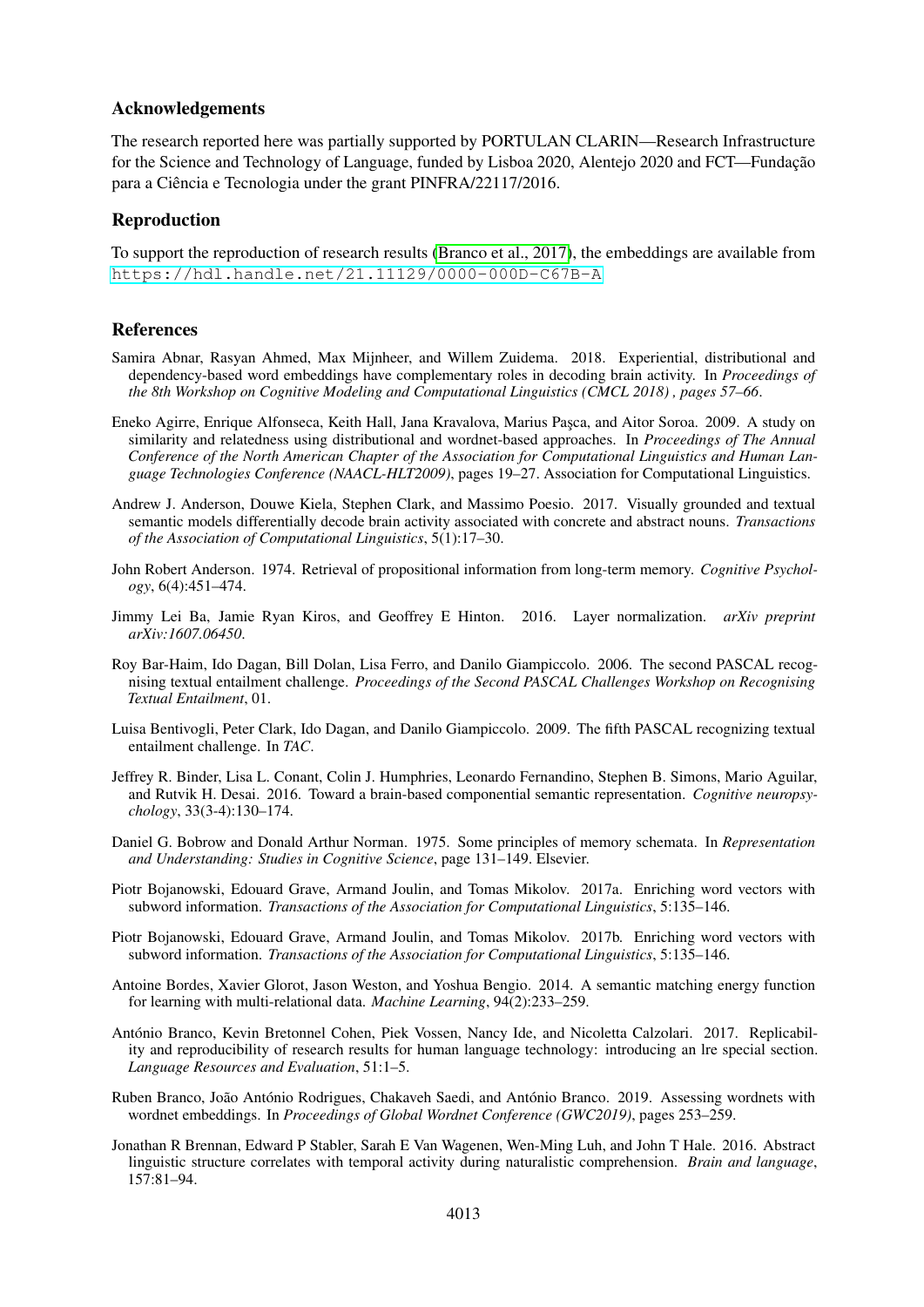- <span id="page-10-11"></span>Elia Bruni, Gemma Boleda, Marco Baroni, and Nam-Khanh Tran. 2012. Distributional semantics in technicolor. In *Proceedings of the 50th Annual Meeting of the Association for Computational Linguistics (ACL2012)*, pages 136–145. Association for Computational Linguistics.
- <span id="page-10-17"></span>Marc Brysbaert, Michaël Stevens, Pawel Mandera, and Emmaneul Keuleers. 2016. How many words do we know? practical estimates of vocabulary size dependent on word definition, the degree of language input and the participant's age. *Frontiers in Psychology*, 7(1116).
- <span id="page-10-8"></span>Hongyun Cai, Vincent W Zheng, and Kevin Chen-Chuan Chang. 2018. A comprehensive survey of graph embedding: Problems, techniques, and applications. *IEEE Transactions on Knowledge and Data Engineering*, 30(9):1616–1637.
- <span id="page-10-16"></span>Daniel M. Cer, Mona T. Diab, Eneko Agirre, Iñigo Lopez-Gazpio, and Lucia Specia. 2017. Semeval-2017 task 1: Semantic textual similarity multilingual and crosslingual focused evaluation. In Steven Bethard, Daniel M. Cer, Marine Carpuat, David Jurgens, Preslav Nakov, and Torsten Zesch, editors, *SemEval@ACL*, pages 1–14. The Association for Computer Linguistics.
- <span id="page-10-15"></span>Billy Chiu, Anna Korhonen, and Sampo Pyysalo. 2016. Intrinsic evaluation of word vectors fails to predict extrinsic performance. In *Proceedings of the 1st Workshop on Evaluating Vector-Space Representations for NLP*, pages 1–6, Berlin, Germany, August. Association for Computational Linguistics.
- <span id="page-10-14"></span>Francisco Costa and António Branco. 2012. Aspectual type and temporal relation classification. In *Proceedings of 13th Conference of the European Chapter of the Association for Computational Linguistics (EACL2012)*, pages 266–275.
- <span id="page-10-13"></span>Ido Dagan, Oren Glickman, and Bernardo Magnini. 2005. The PASCAL recognising textual entailment challenge. pages 177–190, 01.
- <span id="page-10-9"></span>Simon De Deyne, Daniel J Navarro, Amy Perfors, and Gert Storms. 2016a. Structure at every scale: A semantic network account of the similarities between unrelated concepts. *Journal of Experimental Psychology: General*, 145(9):1228.
- <span id="page-10-7"></span>Simon De Deyne, Amy Perfors, and Daniel J Navarro. 2016b. Predicting human similarity judgments with distributional models: The value of word associations. In *Proceedings of the 26th International Conference on Computational Linguistics (COLING2016)*, pages 1861–1870.
- <span id="page-10-6"></span>Simon De Deyne, Danielle J Navarro, Amy Perfors, Marc Brysbaert, and Gert Storms. 2018. The "small world of words" english word association norms for over 12,000 cue words. *Behavior research methods*, pages 1–20.
- <span id="page-10-2"></span>Simon De Deyne, Danielle J Navarro, Amy Perfors, Marc Brysbaert, and Gert Storms. 2019. The "small world of words" english word association norms for over 12,000 cue words. *Behavior Research Methods*, 51(3):987– 1006.
- <span id="page-10-10"></span>Jacob Devlin, Ming-Wei Chang, Kenton Lee, and Kristina Toutanova. 2019. BERT: Pre-training of deep bidirectional transformers for language understanding. In *Proceedings of the 2019 Conference of the North American Chapter of the Association for Computational Linguistics: Human Language Technologies, Volume 1 (Long and Short Papers)*, pages 4171–4186.
- <span id="page-10-12"></span>William B Dolan and Chris Brockett. 2005. Automatically constructing a corpus of sentential paraphrases. In *Proceedings of the Third International Workshop on Paraphrasing (IWP2005)*.

<span id="page-10-0"></span>William K Estes. 1994. *Classification and Cognition*. Oxford University Press.

- <span id="page-10-5"></span>Manaal Faruqui and Chris Dyer. 2015. Non-distributional word vector representations. In *Proceedings of the 53rd Annual Meeting of the Association for Computational Linguistics and the 7th International Joint Conference on Natural Language Processing (Volume 2: Short Papers)*, pages 464–469.
- <span id="page-10-3"></span>Manaal Faruqui, Yulia Tsvetkov, Pushpendre Rastogi, and Chris Dyer. 2016. Problems with evaluation of word embeddings using word similarity tasks. In *Proceedings of the 1st Workshop on Evaluating Vector-Space Representations for NLP*, pages 30–35, Berlin, Germany, August. Association for Computational Linguistics.

<span id="page-10-1"></span>Christiane Fellbaum, editor. 1998. *WordNet: An Electronic Lexical Database*. MIT Press.

<span id="page-10-4"></span>Leonardo Fernandino, Colin J. Humphries, Mark S. Seidenberg, William L. Gross, Lisa L. Conant, and Jeffrey R. Binder. 2015. Predicting brain activation patterns associated with individual lexical concepts based on five sensory-motor attributes. *Neuropsychologia*, 76:17–26.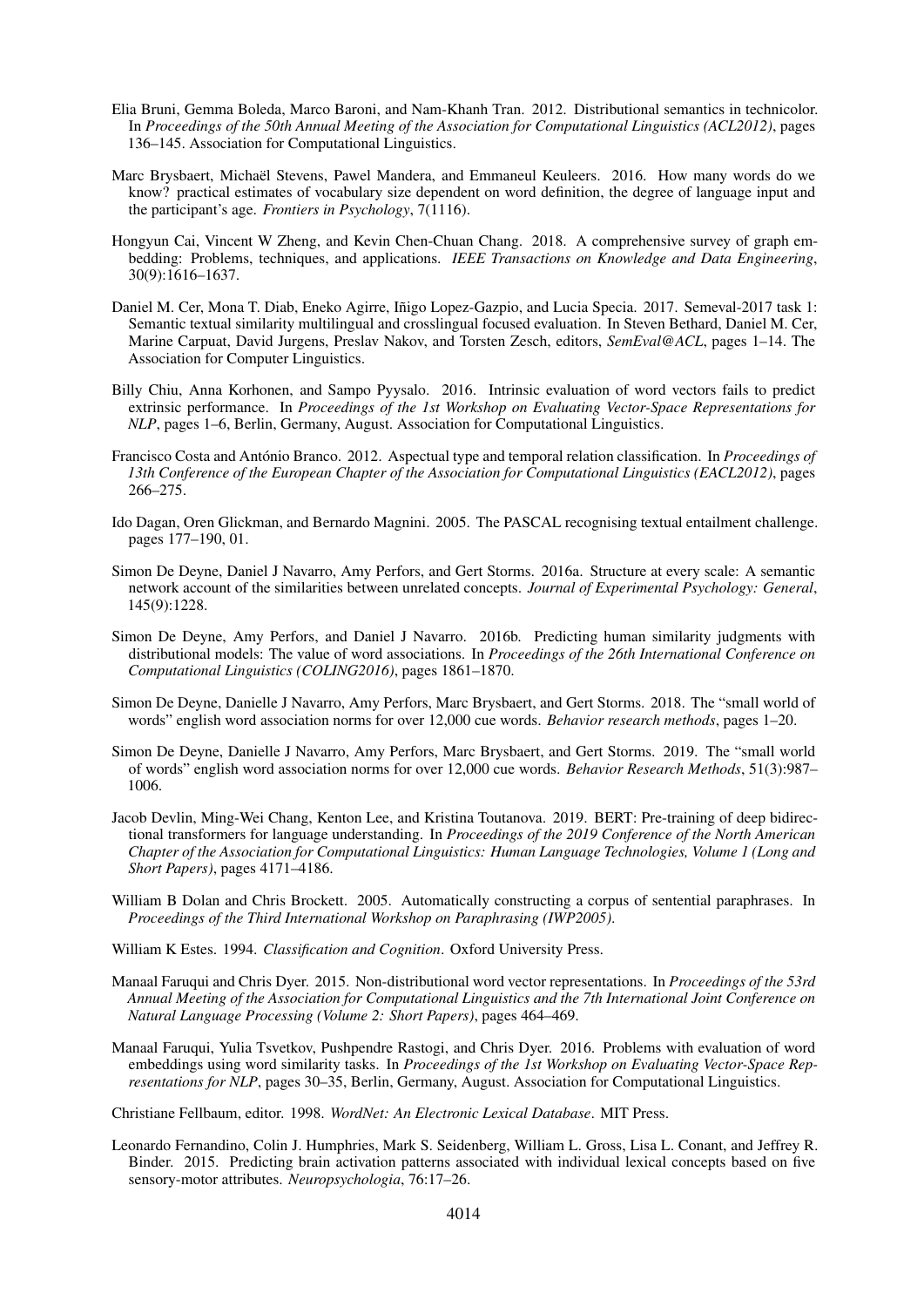- <span id="page-11-17"></span>Danilo Giampiccolo, Bernardo Magnini, Ido Dagan, and Bill Dolan. 2007. The third PASCAL recognizing textual entailment challenge. *Proceedings of the ACL-PASCAL Workshop on Textual Entailment and Paraphrasing*, pages 1–9, 06.
- <span id="page-11-13"></span>Josu Goikoetxea, Aitor Soroa, and Eneko Agirre. 2015. Random walks and neural network language models on knowledge bases. In *Proceedings of the 2015 conference of the North American Chapter of the Association for Computational Linguistics: Human language technologies*, pages 1434–1439.
- <span id="page-11-16"></span>Guy Halawi, Gideon Dror, Evgeniy Gabrilovich, and Yehuda Koren. 2012. Large-scale learning of word relatedness with constraints. In *Proceedings of the 18th ACM SIGKDD International Conference on Knowledge Discovery and Data Mining*, pages 1406–1414. ACM.
- <span id="page-11-1"></span>Zellig S Harris. 1954. Distributional structure. *Word*, 10(2-3):146–162.
- <span id="page-11-15"></span>Felix Hill, Roi Reichart, and Anna Korhonen. 2016. Simlex-999: Evaluating semantic models with (genuine) similarity estimation. *Computational Linguistics*, 41:665–695.
- <span id="page-11-14"></span>Nora Hollenstein, Antonio de la Torre, Nicolas Langer, and Ce Zhang. 2019. Cognival: A framework for cognitive word embedding evaluation. In *Proceedings of the 23rd Conference on Computational Natural Language Learning (CoNLL)*, pages 538–549.
- <span id="page-11-5"></span>Keith J Holyoak and Kyunghee Koh. 1987. Surface and structural similarity in analogical transfer. *Memory & Cognition*, 15(4):332–340.
- <span id="page-11-8"></span>Ahmad Babaeian Jelodar, Mehrdad Alizadeh, and Shahram Khadivi. 2010. WordNet based features for predicting brain activity associated with meanings of nouns. In *Proceedings of the NAACL HLT 2010 First Workshop on Computational Neurolinguistics*, pages 18–26. Association for Computational Linguistics.
- <span id="page-11-18"></span>Hector J. Levesque, Ernest Davis, and Leora Morgenstern. 2012. The Winograd schema challenge. In *Proceedings of the Thirteenth International Conference on Principles of Knowledge Representation and Reasoning*, KR'12, pages 552–561. AAAI Press.
- <span id="page-11-11"></span>Omer Levy and Yoav Goldberg. 2014. Dependency-based word embeddings. In *Proceedings of the 52nd Annual Meeting of the Association for Computational Linguistics (ACL)*, volume 2, pages 302–308.
- <span id="page-11-4"></span>David E Meyer and Roger W Schvaneveldt. 1971. Facilitation in recognizing pairs of words: Evidence of a dependence between retrieval operations. *Journal of Experimental Psychology*, 90(2):227.
- <span id="page-11-10"></span>Tomas Mikolov, Kai Chen, Greg Corrado, and Jeffrey Dean. 2013a. Efficient estimation of word representations in vector space. *In the ICLR Workshop Papers.*
- <span id="page-11-6"></span>Tomas Mikolov, Ilya Sutskever, Kai Chen, Greg S Corrado, and Jeff Dean. 2013b. Distributed representations of words and phrases and their compositionality. In *Advances in Neural Information Processing Systems 26*, pages 3111–3119.
- <span id="page-11-3"></span>George Miller and Walter Charles. 1991. Contextual correlates of semantic similarity. *Language and Cognitive Processes*, 6:1–28.
- <span id="page-11-0"></span>Marvin Minsky. 1975. A framework for representing knowledge. In *Psychology of Computer Vision*. McGraw-Hill.
- <span id="page-11-7"></span>Tom M. Mitchell, Svetlana V. Shinkareva, Andrew Carlson, Kai-Min Chang, Vicente L. Malave, Robert A. Mason, and Marcel Adam Just. 2008. Predicting human brain activity associated with the meanings of nouns. *Science*, 320(5880):1191–1195.
- <span id="page-11-9"></span>Brian Murphy, Partha Talukdar, and Tom Mitchell. 2012. Selecting corpus-semantic models for neurolinguistic decoding. In *Proceedings of the First Joint Conference on Lexical and Computational Semantics*, pages 114– 123. Association for Computational Linguistics.
- <span id="page-11-2"></span>Charles E Osgood, George J Suci, and Percy H Tannenbaum. 1957. The measurement of meaning. *Urbana: University of Illinois Press*.
- <span id="page-11-12"></span>Jeffrey Pennington, Richard Socher, and Christopher Manning. 2014. GloVe: Global vectors for word representation. In *Proceedings of the 2014 Conference on Empirical Methods in Natural Language Processing (EMNLP)*, pages 1532–1543.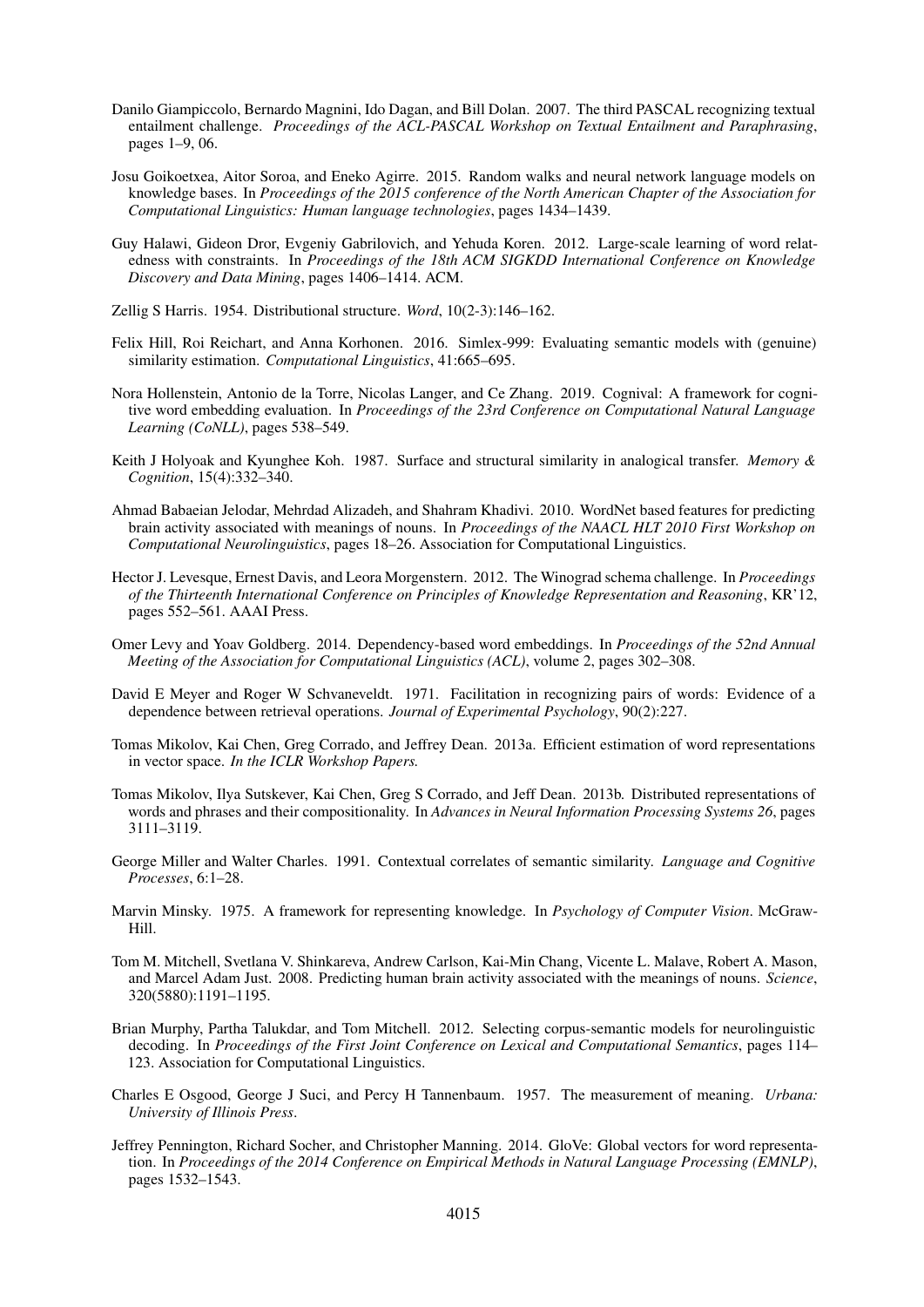- <span id="page-12-8"></span>Francisco Pereira, Bin Lou, Brianna Pritchett, Samuel Ritter, Samuel J Gershman, Nancy Kanwisher, Matthew Botvinick, and Evelina Fedorenko. 2018. Toward a universal decoder of linguistic meaning from brain activation. *Nature communications*, 9(1):963.
- <span id="page-12-0"></span>M Ross Quillan. 1966. Semantic memory. Technical report, Bolt Beranek and Newman Inc., Cambridge MA.
- <span id="page-12-6"></span>Radim Řehůřek and Petr Sojka. 2010. Software framework for topic modelling with large corpora. In *Proceedings of the LREC 2010 Workshop on New Challenges for NLP Frameworks*, pages 45–50. European Language Resources Association.
- <span id="page-12-1"></span>Lance J Rips. 1975. Inductive judgments about natural categories. *Journal of Verbal Learning and Verbal Behavior*, 14(6):665–681.
- <span id="page-12-13"></span>João António Rodrigues, Chakaveh Saedi, Vladislav Maraev, João Silva, and António Branco. 2017. Ways of asking and replying in duplicate question detection. In *Proceedings of 6th Joint Conference on Lexical and Computational Semantics (\*SEM 2017)*, pages 261–270.
- <span id="page-12-2"></span>Brian H Ross. 1984. Remindings and their effects in learning a cognitive skill. *Cognitive Psychology*, 16(3):371– 416.
- <span id="page-12-10"></span>Herbert Rubenstein and John B Goodenough. 1965. Contextual correlates of synonymy. *Communications of the ACM*, 8(10):627–633.
- <span id="page-12-4"></span>Chakaveh Saedi, António Branco, João António Rodrigues, and João Silva. 2018. WordNet embeddings. In *Proceedings of The Third Workshop on Representation Learning for NLP*, pages 122–131, Melbourne, Australia, July. Association for Computational Linguistics.
- <span id="page-12-9"></span>Małgorzata Salawa, António Branco, Ruben Branco, João António Rodrigues, and Chakaveh Saedi. 2019. Whom to learn from? graph- vs. text-based word embeddings. In *Proceedings of Recent Advances in Natural Language Processing (RANLP2019)*, pages 1041–1051.
- <span id="page-12-5"></span>Małgorzata Salawa. 2019. *Word Embeddings from Lexical Ontologies: A comparative study*. AGH University of Science and Technology of Kraków, MA Dissertation.
- <span id="page-12-3"></span>Alexandre Salle, Marco Idiart, and Aline Villavicencio. 2016. Matrix factorization using window sampling and negative sampling for improved word representations. In *Proceedings of the 54th Annual Meeting of the Association for Computational Linguistics (Short Papers)*, volume 2, pages 419–424. Association for Computational Linguistics.
- <span id="page-12-14"></span>Sara Silveira and Antonio Branco. 2012. Combining a double clustering approach with sentence simplification to ´ produce highly informative multi-document summaries. In *Proceedings of IEEE International Conference on Information Reuse and Integration (IEEE-IRI2012)*, pages 482–489.
- <span id="page-12-12"></span>Richard Socher, Alex Perelygin, Jean Wu, Jason Chuang, Christopher D Manning, Andrew Ng, and Christopher Potts. 2013. Recursive deep models for semantic compositionality over a sentiment treebank. In *Proceedings of the 2013 conference on empirical methods in natural language processing*, pages 1631–1642.
- <span id="page-12-16"></span>Nitish Srivastava, Geoffrey Hinton, Alex Krizhevsky, Ilya Sutskever, and Ruslan Salakhutdinov. 2014. Dropout: a simple way to prevent neural networks from overfitting. *The journal of machine learning research*, 15(1):1929– 1958.
- <span id="page-12-17"></span>Feras Tarouti and Jugal Kalita. 2016. Enhancing automatic wordnet construction using word embeddings. In *Proceedings of the Workshop on Multilingual and Cross-lingual Methods in NLP*, pages 30–34.
- <span id="page-12-11"></span>Alex Wang, Amanpreet Singh, Julian Michael, Felix Hill, Omer Levy, and Samuel Bowman. 2018. GLUE: A multi-task benchmark and analysis platform for natural language understanding. In *Proceedings of the 2018 EMNLP Workshop BlackboxNLP: Analyzing and Interpreting Neural Networks for NLP*, pages 353–355, Brussels, Belgium, November. Association for Computational Linguistics.
- <span id="page-12-15"></span>Alex Wang, Jan Hula, Patrick Xia, Raghavendra Pappagari, R. Thomas McCoy, Roma Patel, Najoung Kim, Ian Tenney, Yinghui Huang, Katherin Yu, Shuning Jin, Berlin Chen, Benjamin Van Durme, Edouard Grave, Ellie Pavlick, and Samuel R. Bowman. 2019. Can you tell me how to get past sesame street? sentence-level pretraining beyond language modeling. In *Proceedings of the 57th Annual Meeting of the Association for Computational Linguistics*, pages 4465–4476, Florence, Italy, July. Association for Computational Linguistics.
- <span id="page-12-7"></span>Leila Wehbe, Ashish Vaswani, Kevin Knight, and Tom Mitchell. 2014. Aligning context-based statistical models of language with brain activity during reading. In *Proceedings of the 2014 Conference on Empirical Methods in Natural Language Processing (EMNLP)*, pages 233–243, Doha, Qatar, October. Association for Computational Linguistics.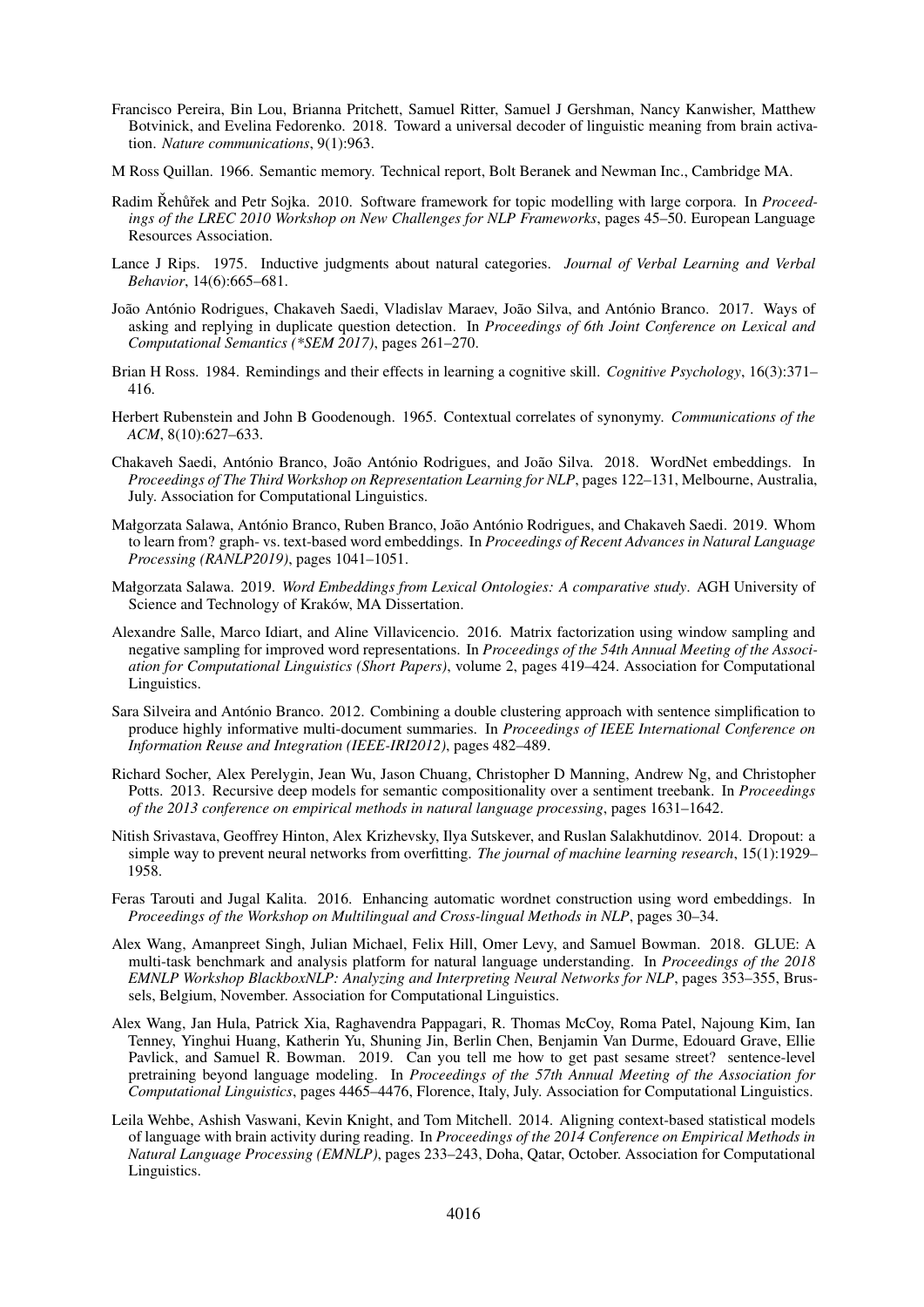Appendix



<span id="page-13-0"></span>Figure 2: Visualization of the cue *kite* and its associated words in the SWOW lexical knowledge base. Source: <https://smallworldofwords.org/en/project/explore>

|                        |       | fastText word2vec BERT GloVe |       |            | depend |
|------------------------|-------|------------------------------|-------|------------|--------|
| Cooccurrence-based     | 76.57 | 77.78                        | 77.98 | 78.59      | 82.76  |
|                        | Edge  | Factor.                      | Walk  | <b>PMI</b> |        |
| Inference-based (60k)  | 61.08 | 69.42                        | 69.37 | 62.72      |        |
| Inference-based (120k) |       |                              | 72.76 | 72.54      |        |
| Feature-based          | 76 40 | 54 16                        | 73.65 | 81.24      |        |

<span id="page-13-1"></span>Table 1: Intrinsic evaluation: Performance with knowledge bases (rows) under different embedding techniques (columns) in terms of accuracy in predicting brain activation with the word-rooted fMRIbased data set of [\(Mitchell et al., 2008\)](#page-11-7) (higher is better).

|                                            |                   |                      | BERT GloVe fastText word2vec depend |  |
|--------------------------------------------|-------------------|----------------------|-------------------------------------|--|
| Cooccurrence-based                         |                   |                      | 0.0362 0.0256 0.0189 0.0143 0.0101  |  |
|                                            | Edge Factor. Walk |                      | - PMI                               |  |
| Inference-based (60k) 0.0117 0.0153 0.0520 |                   |                      | 0.0107                              |  |
| Inference-based (120k)                     |                   | 0.0280               | 0.0113                              |  |
| Feature-based                              |                   | 0.0121 2.5005 0.0288 | 0.0111                              |  |

<span id="page-13-2"></span>Table 2: Intrinsic evaluation: Performance with knowledge bases (rows) under different embedding techniques (columns) in terms of accuracy in predicting brain activation with the three sentence-rooted fMRI-based CogniVal datasets [\(Hollenstein et al., 2019\)](#page-11-14) as mean squared error (lower is better).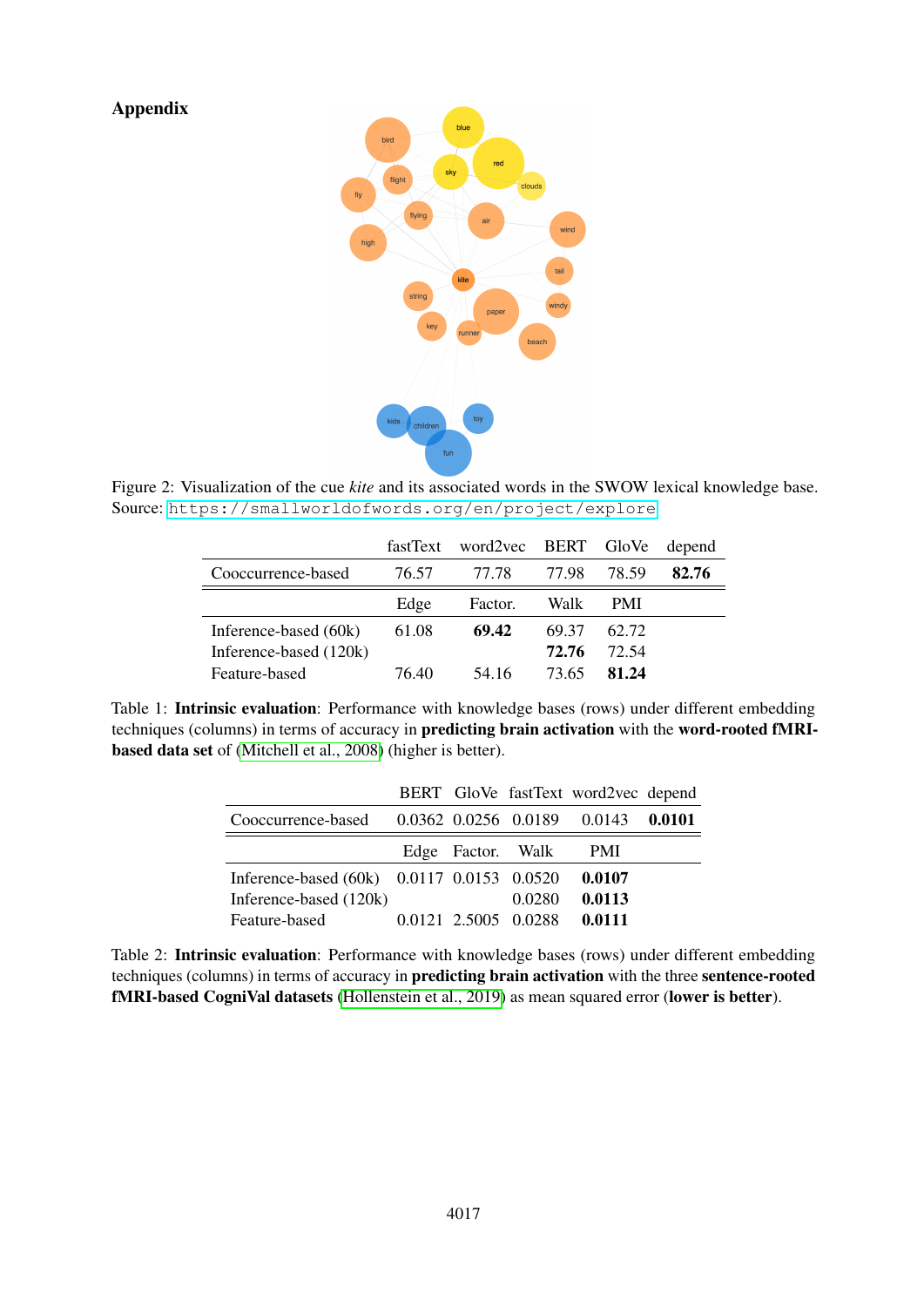|                                                                       | PMI | Edge                                                   | Factor. | Walk |
|-----------------------------------------------------------------------|-----|--------------------------------------------------------|---------|------|
| Similarity                                                            |     |                                                        |         |      |
| Simlex-999                                                            |     | $28.26$ 39.63 $\pm$ 1.55 49.90 <b>50.93</b> $\pm$ 0.15 |         |      |
| WordSim-353Sim 42.61 54.93 $\pm$ 2.31 50.80 67.40 $\pm$ 0.30          |     |                                                        |         |      |
| RG1965                                                                |     | $26.38$ 57.70 $\pm$ 4.84 57.00 <b>77.50</b> $\pm$ 0.95 |         |      |
| Relatedness                                                           |     |                                                        |         |      |
| WordSim-353Rel $16.69$ $26.20 \pm 4.10$ <b>30.90</b> $28.43 \pm 0.76$ |     |                                                        |         |      |
| <b>MEN</b>                                                            |     | 29.18 39.67 $\pm$ 2.55 45.00 <b>52.17</b> $\pm$ 0.70   |         |      |
| MTurk-771                                                             |     | 37.22 $42.40 \pm 1.25$ 52.80 <b>52.90</b> $\pm 0.50$   |         |      |

<span id="page-14-0"></span>Table 3: **Intrinsic evaluation**: Performance with **WordNet** 60k under graph to embedding conversion techniques (columns) over test sets for semantic similarity and relatedness prediction (rows) in Spearman's correlation coefficient (higher is better), with three runs averaged where relevant. The coverage of the test sets with WordNet 60k: 100% of Simlex-999; 100% of WordSim-353 S; 98.0% of RG1965; 97.6% of WordSim-353 R; 83.4% of MEN; 99.9% of MTurk-771.

|       |       | 44.56                                                | 43.61       | 49.24                            |
|-------|-------|------------------------------------------------------|-------------|----------------------------------|
|       | 62.98 | 75.88                                                | 74.08       | 79.74                            |
| 55.70 |       |                                                      | 74.77       | 81.31                            |
|       |       |                                                      |             |                                  |
|       |       | 49.23                                                | 60.97       | 71.33                            |
| 51 27 | 61.78 | 67.65                                                | 69.89       | 80.87                            |
| 44 43 | 63.07 | 62.23                                                | 65.69       | 76.13                            |
|       |       | 27.65 37.52<br>WordSim-353Sim $58.66$<br>37.72 57.09 | 65.77 71.11 | BERT GloVe depend w2vec fastText |

<span id="page-14-1"></span>Table 4: Intrinsic evaluation: Performance of cooccurrence-based word embeddings BERT, GloVe, dependency embeddings, word2vec and fastText (columns) over test sets for semantic similarity and relatedness prediction (rows) in Spearman's correlation coefficient (higher is better).

|                                                               | Edge | Walk                                    | Factor. PMI |       |
|---------------------------------------------------------------|------|-----------------------------------------|-------------|-------|
| Similarity                                                    |      |                                         |             |       |
| Simlex-999                                                    |      | $54.13 \pm 6.20$ 69.33 $\pm 0.06$ 67.80 |             | 68.54 |
| WordSim-353Sim $77.07\pm4.76$ 84.53 $\pm0.06$ 85.00           |      |                                         |             | 83.73 |
| RG1965                                                        |      | $83.50 + 4.50$ 90.23 + 0.49 92.90       |             | 92.48 |
| <b>Relatedness</b>                                            |      |                                         |             |       |
| WordSim-353Rel $70.70 \pm 3.68$ $77.73 \pm 0.23$ <b>79.30</b> |      |                                         |             | 78.50 |
| <b>MEN</b>                                                    |      | 78.50 ± 3.90 84.27 ± 0.06 87.20         |             | 87.38 |
| MTurk-771                                                     |      | $74.77 \pm 4.21$ 81.10 $\pm$ 0.17 80.90 |             | 82.39 |

<span id="page-14-2"></span>Table 5: Intrinsic evaluation: Performance with SWOW under graph to embedding conversion techniques (columns) over test sets for semantic similarity and relatedness prediction (rows) in Spearman's correlation coefficient (higher is better), with three runs averaged where relevant.The coverage of the test sets with SWOW: 99.6% of Simlex-999; 90.6% of WordSim-353 S; 83.1% of RG1965; 87.3% of WordSim-353 R; 89.4% of MEN; 93.3% of MTurk-771.